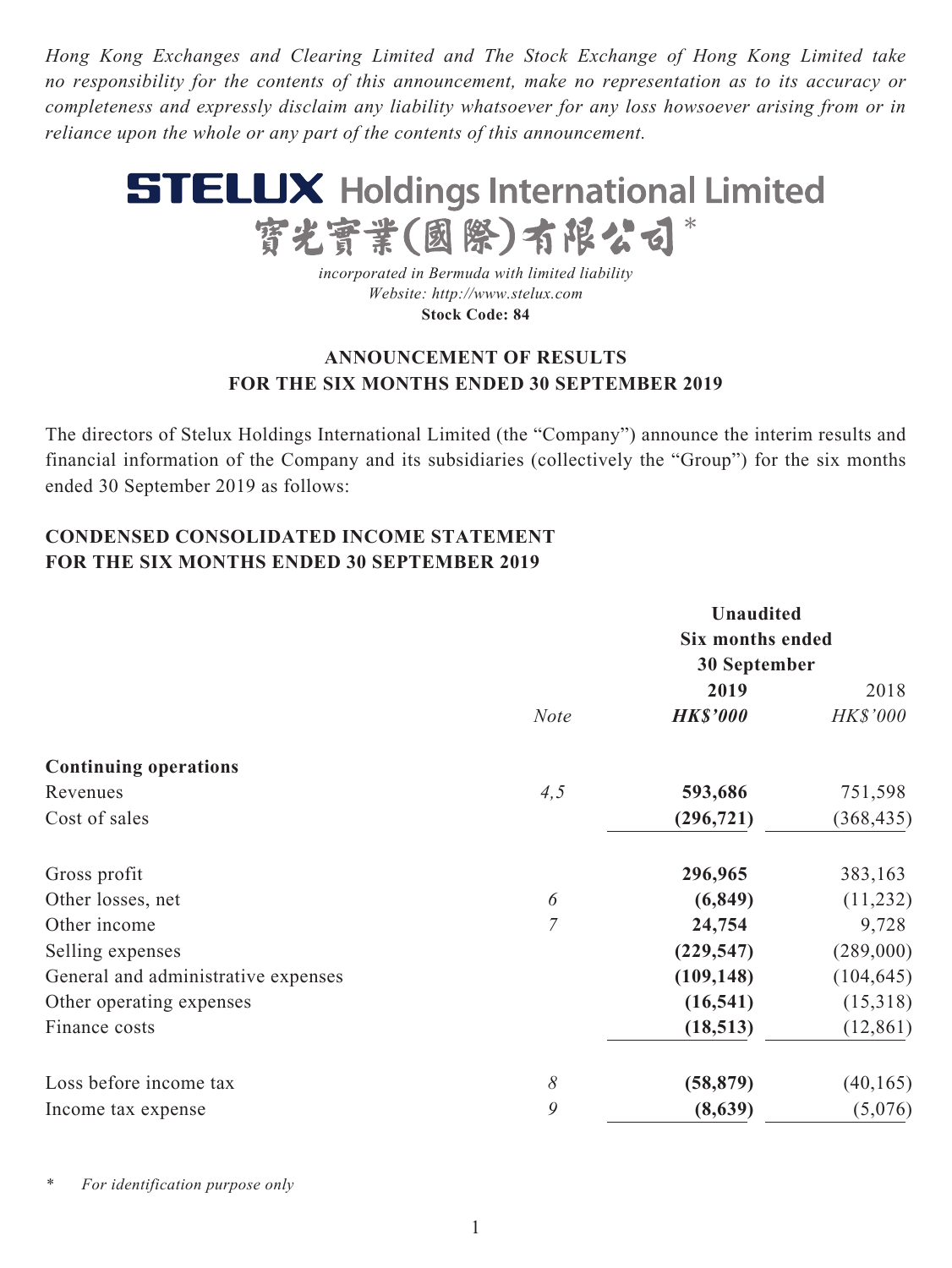# **CONDENSED CONSOLIDATED INCOME STATEMENT (Continued)**

|                                                                                                                                   |             | Unaudited<br>Six months ended<br>30 September |                    |
|-----------------------------------------------------------------------------------------------------------------------------------|-------------|-----------------------------------------------|--------------------|
|                                                                                                                                   | <b>Note</b> | 2019<br><b>HK\$'000</b>                       | 2018<br>HK\$'000   |
| Loss for the period from continuing operations                                                                                    |             | (67, 518)                                     | (45,241)           |
| <b>Discontinued operations</b><br>Loss for the period from discontinued operations<br>Gain on disposal of discontinued operations |             |                                               | (1,706)<br>104,447 |
| Profit for the period arising from discontinued<br>operations                                                                     |             |                                               | 102,741            |
| (Loss)/profit for the period                                                                                                      |             | (67, 518)                                     | 57,500             |
| Attributable to:<br>Equity holders of the Company<br>Non-controlling interests                                                    |             | (67, 627)<br>109                              | 57,430<br>70       |
| (Loss)/profit for the period                                                                                                      |             | (67, 518)                                     | 57,500             |
| Dividends                                                                                                                         | 10          |                                               | 198,830            |
|                                                                                                                                   |             | <b>HK</b> cents                               | HK cents           |
| Loss per share from continuing operations attributable<br>to the equity holders of the Company<br>- Basic and diluted             | 11          | (6.46)                                        | (4.33)             |
| (Loss)/profit per share attributable to the equity<br>holders of the Company<br>- Basic and diluted                               | 11          | (6.46)                                        | 5.49               |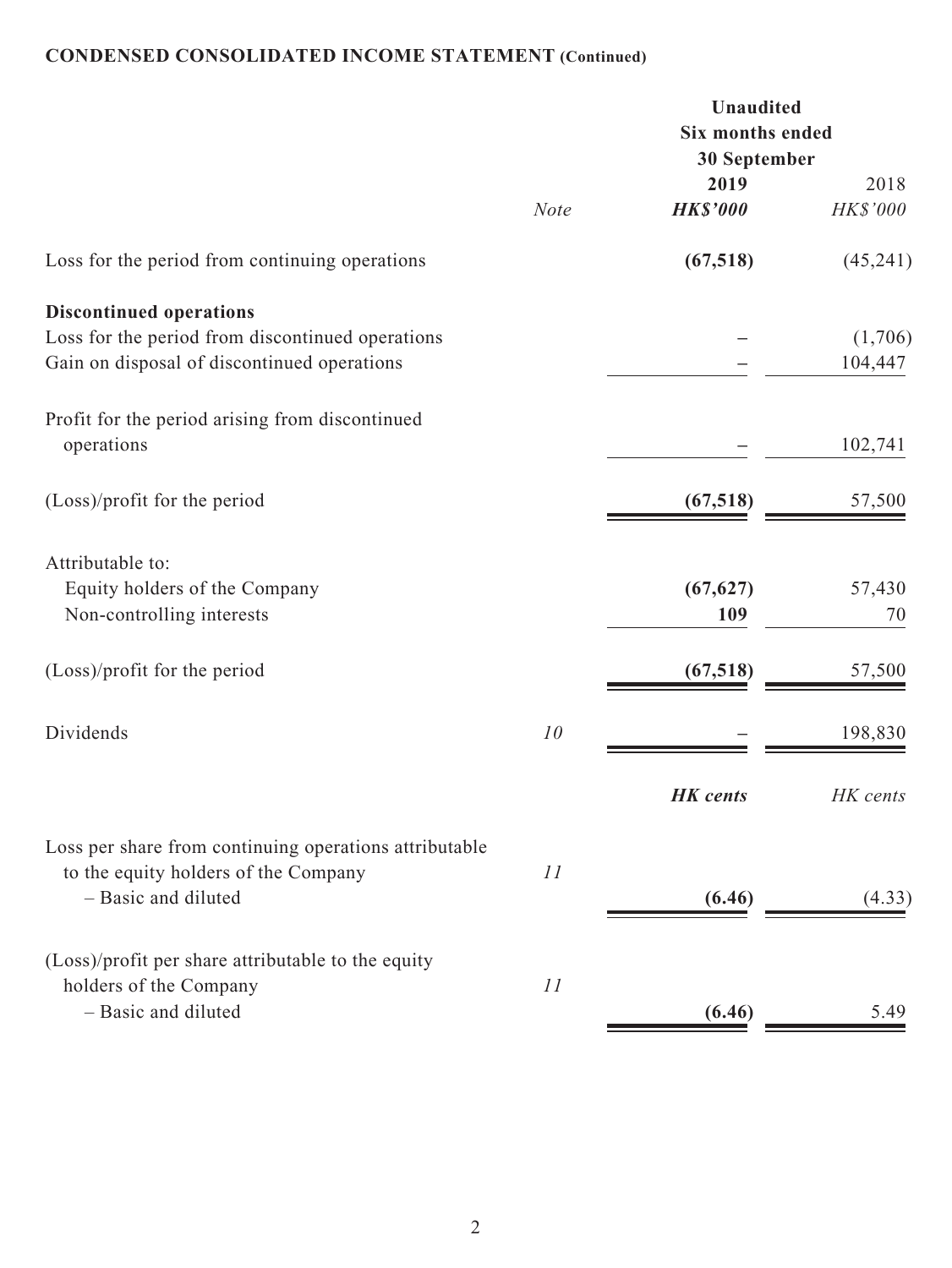# **CONDENSED CONSOLIDATED STATEMENT OF COMPREHENSIVE INCOME FOR THE SIX MONTHS ENDED 30 SEPTEMBER 2019**

|                                                                | Unaudited        |           |  |  |
|----------------------------------------------------------------|------------------|-----------|--|--|
|                                                                | Six months ended |           |  |  |
|                                                                | 30 September     |           |  |  |
|                                                                | 2019             | 2018      |  |  |
|                                                                | <b>HK\$'000</b>  | HK\$'000  |  |  |
| $(Loss)/profit$ for the period                                 | (67, 518)        | 57,500    |  |  |
| Other comprehensive (loss)/income:                             |                  |           |  |  |
| Items that may be reclassified subsequently to profit or loss: |                  |           |  |  |
| Exchange differences of translation of foreign operations      | (2,738)          | (681)     |  |  |
| Release of exchange reserve upon disposal of discontinued      |                  |           |  |  |
| operations                                                     |                  | (14, 978) |  |  |
|                                                                | (2,738)          | (15, 659) |  |  |
|                                                                |                  |           |  |  |
| Items that will not be reclassified to profit or loss:         |                  |           |  |  |
| Gain on revaluation of property, plant and equipment           |                  | 8,398     |  |  |
| Change in fair value of equity investments at fair value       |                  |           |  |  |
| through other comprehensive income                             | 28               | (302)     |  |  |
|                                                                | 28               | 8,096     |  |  |
| Other comprehensive loss for the period                        | (2,710)          | (7, 563)  |  |  |
|                                                                |                  |           |  |  |
| Total comprehensive (loss)/income for the period               | (70, 228)        | 49,937    |  |  |
| Attributable to:                                               |                  |           |  |  |
| Equity holders of the Company                                  | (70, 446)        | 50,950    |  |  |
| Non-controlling interests                                      | 218              | (1,013)   |  |  |
|                                                                |                  |           |  |  |
| Total comprehensive (loss)/income for the period               | (70, 228)        | 49,937    |  |  |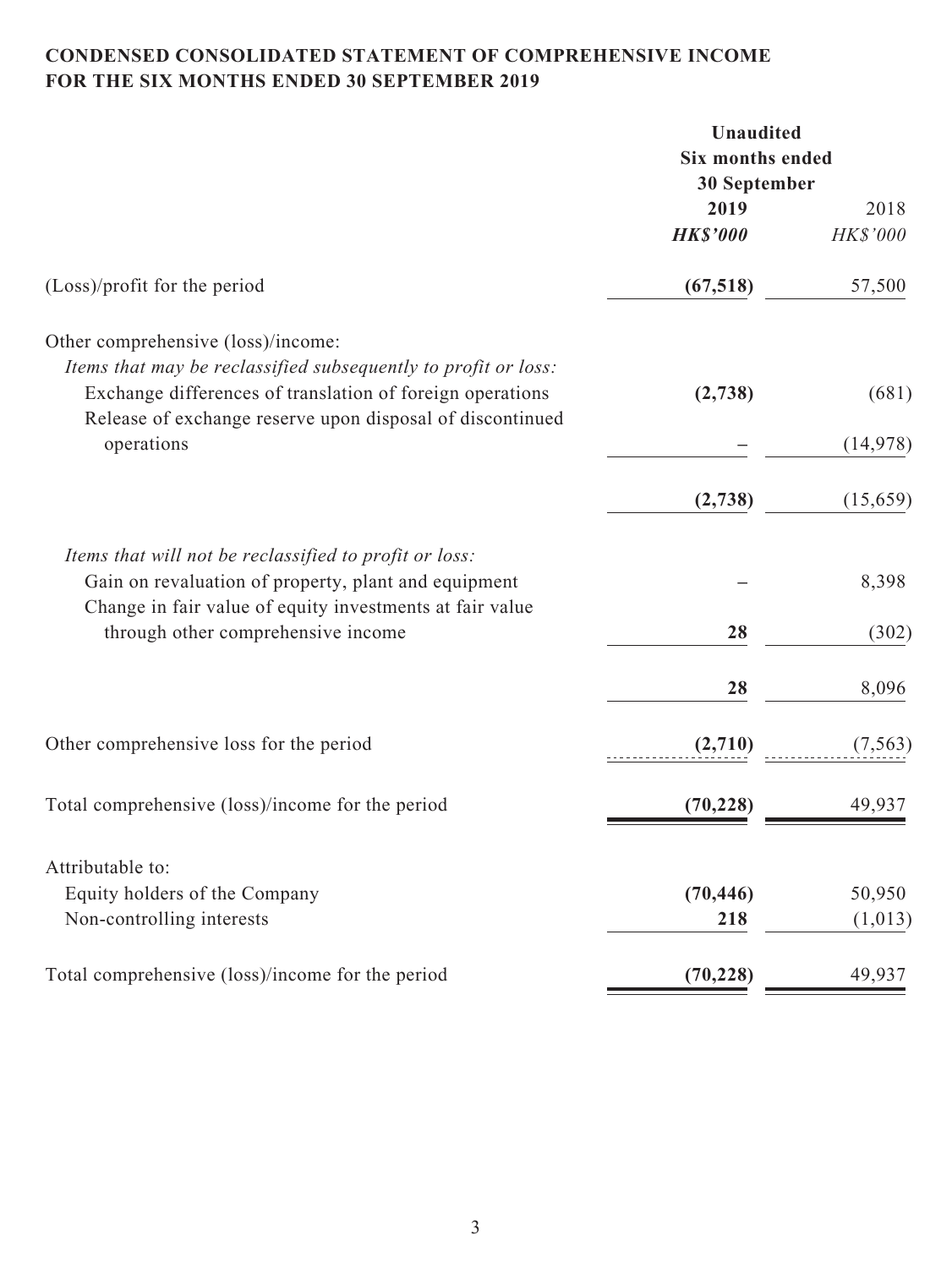# **CONDENSED CONSOLIDATED BALANCE SHEET AS AT 30 SEPTEMBER 2019**

|                                                         |             | <b>Unaudited</b> |           |
|---------------------------------------------------------|-------------|------------------|-----------|
|                                                         |             | 30 September     | 31 March  |
|                                                         |             | 2019             | 2019      |
|                                                         | <b>Note</b> | <b>HK\$'000</b>  | HK\$'000  |
| <b>ASSETS</b>                                           |             |                  |           |
| Non-current assets                                      |             |                  |           |
| Property, plant and equipment                           |             | 149,645          | 165,411   |
| Investment properties                                   |             | 586,100          | 586,100   |
| Right-of-use assets                                     |             | 392,207          |           |
| Prepaid lease premium                                   |             |                  | 11,135    |
| Intangible assets                                       |             | 64,224           | 65,633    |
| Deferred tax assets                                     |             | 49,344           | 49,553    |
| Equity investments at fair value through                |             |                  |           |
| other comprehensive income                              |             | 14,998           | 14,970    |
| Deposits and prepayments                                | 12          | 53,642           | 55,080    |
| Total non-current assets                                |             | 1,310,160        | 947,882   |
| Current assets                                          |             |                  |           |
| Inventories                                             |             | 515,955          | 559,829   |
| Trade and other receivables                             | 12          | 166,620          | 182,488   |
| Pledged bank deposit                                    |             | 58,857           | 56,649    |
| Cash and cash equivalents                               |             | 162,083          | 234,869   |
| Total current assets                                    |             | 903,515          | 1,033,835 |
| Total assets                                            |             | 2,213,675        | 1,981,717 |
| <b>EQUITY</b>                                           |             |                  |           |
| Capital and reserves attributable to the equity holders |             |                  |           |
| of the Company                                          |             |                  |           |
| Share capital                                           |             | 104,647          | 104,647   |
| Reserves                                                |             | 809,887          | 880,324   |
| Shareholders' funds                                     |             | 914,534          | 984,971   |
| Non-controlling interests                               |             | 7,100            | 7,129     |
| Total equity                                            |             | 921,634          | 992,100   |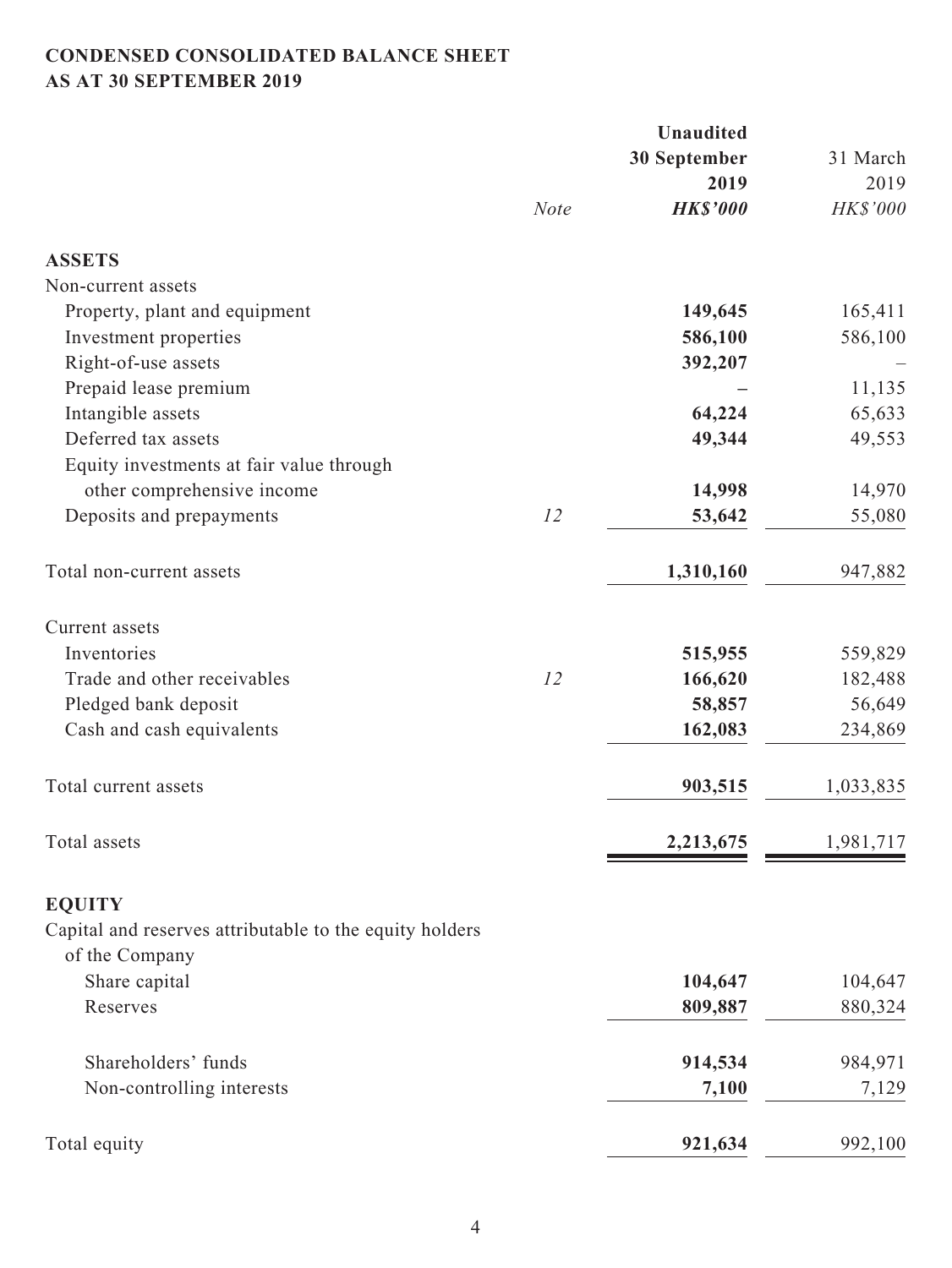# **CONDENSED CONSOLIDATED BALANCE SHEET (Continued)**

|                                            |             | <b>Unaudited</b> |           |
|--------------------------------------------|-------------|------------------|-----------|
|                                            |             | 30 September     | 31 March  |
|                                            |             | 2019             | 2019      |
|                                            | <b>Note</b> | <b>HK\$'000</b>  | HK\$'000  |
| <b>LIABILITIES</b>                         |             |                  |           |
| Non-current liabilities                    |             |                  |           |
| Deferred tax liabilities                   |             | 32,819           | 31,004    |
| Lease liabilities                          |             | 190,567          |           |
| Total non-current liabilities              |             | 223,386          | 31,004    |
| <b>Current liabilities</b>                 |             |                  |           |
| Trade and other payables                   | 13          | 210,119          | 237,472   |
| Income tax payable                         |             | 22,927           | 32,840    |
| Interest-bearing bank and other borrowings |             | 642,302          | 688,301   |
| Lease liabilities                          |             | 193,307          |           |
| Total current liabilities                  |             | 1,068,655        | 958,613   |
| <b>Total liabilities</b>                   |             | 1,292,041        | 989,617   |
| Total equity and liabilities               |             | 2,213,675        | 1,981,717 |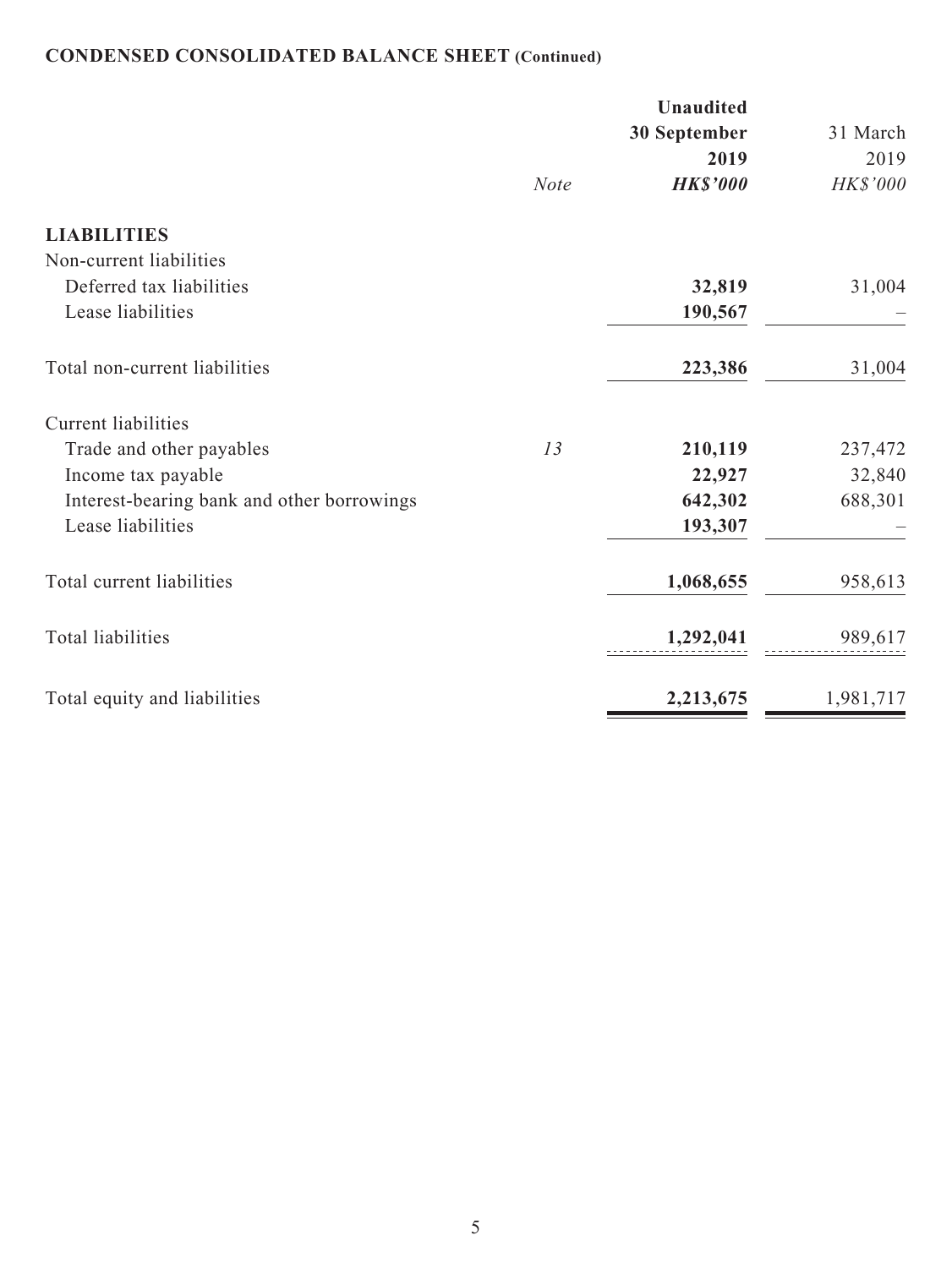## **NOTES TO CONDENSED INTERIM CONSOLIDATED FINANCIAL INFORMATION**

#### **1. BASIS OF PREPARATION**

These unaudited condensed interim consolidated financial information have been prepared in accordance with Hong Kong Accounting Standard ("HKAS") 34 "Interim Financial Reporting" issued by the Hong Kong Institute of Certified Public Accountants ("HKICPA") and the applicable requirements of Appendix 16 of the Rules Governing the Listing of Securities on The Stock Exchange of Hong Kong Limited (the "Stock Exchange").

The condensed interim consolidated financial information should be read in conjunction with the 2019 annual financial statements, which have been prepared in accordance with Hong Kong Financial Reporting Standards ("HKFRS").

Except as mentioned below, the accounting policies and methods of computation used in the preparation of these condensed interim consolidated financial information are consistent with those used in the annual financial statements for the year ended 31 March 2019.

#### **(a) New and amended standards adopted by the Group**

The Group has adopted the following new and amended standards for the first time for the current period's consolidated interim financial report:

| Amendments to HKFRS 9         | Prepayment Features with Negative Compensation       |
|-------------------------------|------------------------------------------------------|
| HKFRS 16                      | Leases                                               |
| Amendments to HKAS 19         | Plan Amendment, Curtailment or Settlement            |
| Amendments to HKAS 28         | Long-term Interests in Associates and Joint Ventures |
| $HK(IFRIC) - Int 23$          | Uncertainty over Income Tax Treatments               |
| Annual Improvements to HKFRSs |                                                      |
| 2015-2017 Cycle               | Amendments to HKFRS 3, HKFRS 11, HKAS 12 and HKAS 23 |

Except for the impact of the adoption of HKFRS 16 as further explained below, the adoption of the above new and amended standards have no material impact to the Group.

### **HKFRS 16 "Lease"**

HKFRS 16 replaces HKAS 17 Leases, HK(IFRIC)-Int 4 Determining whether an Arrangement contains a Lease, HK(SIC)-Int 15 Operating Leases – Incentives and HK(SIC)-Int 27 Evaluating the Substance of Transactions Involving the Legal Form of a Lease. The standard sets out the principles for the recognition, measurement, presentation and disclosure of leases and requires lessees to account for all leases under a single on-balance sheet model. Lessor accounting under HKFRS 16 is substantially unchanged from HKAS 17. Lessors will continue to classify leases as either operating or finance leases using similar principles as in HKAS 17. Therefore, HKFRS 16 did not have any financial impact on leases where the Group is the lessor.

The Group adopted HKFRS 16 using the modified retrospective method of adoption with the date of initial application of 1 April 2019. Under this method, the standard is applied retrospectively with the cumulative effect of initial adoption as an adjustment to the opening balance of retained profits at 1 April 2019, and the comparative information for 2018 was not restated and continues to be reported under HKAS 17.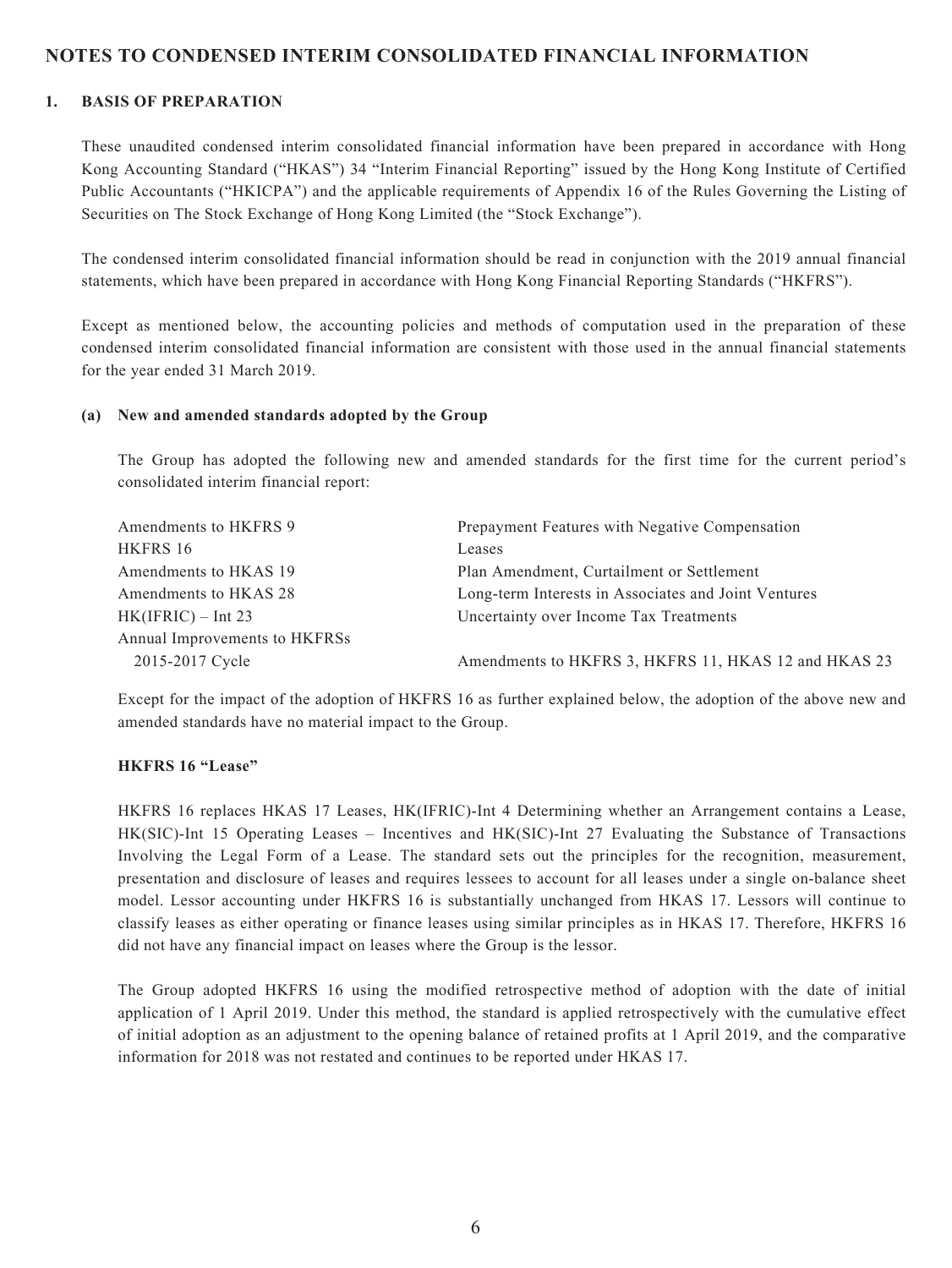#### **(a) New and amended standards adopted by the Group (Continued)**

#### *New definition of a lease*

Under HKFRS 16, a contract is, or contains a lease if the contract conveys a right to control the use of an identified asset for a period of time in exchange for consideration. Control is conveyed where the customer has both the right to obtain substantially all of the economic benefits from use of the identified asset and the right to direct the use of the identified asset. The Group elected to use the transition practical expedient allowing the standard to be applied only to contracts that were previously identified as leases applying HKAS 17 and HK(IFRIC)-Int 4 at the date of initial application. Contracts that were not identified as leases under HKAS 17 and HK(IFRIC)-Int 4 were not reassessed. Therefore, the definition of a lease under HKFRS 16 has been applied only to contracts entered into or changed on or after 1 April 2019.

At inception or on reassessment of a contract that contains a lease component, the Group allocates the consideration in the contract to each lease and non-lease component on the basis of their stand-alone prices. A practical expedient is available to a lessee, which the Group has adopted, not to separate non-lease components and to account for the lease and the associated non-lease components (e.g., property management services for leases of properties) as a single lease component.

#### **As a lessee – Leases previously classified as operating leases**

#### *Nature of the effect of adoption of HKFRS 16*

The Group has certain lease contracts for its office properties, retail shops and warehouse. As a lessee, the Group previously classified leases as either finance leases or operating leases based on the assessment of whether the lease transferred substantially all the rewards and risks of ownership of assets to the Group. Under HKFRS 16, the Group applies a single approach to recognize and measure right-of-use assets and lease liabilities for all leases, except for two elective exemptions for leases of low value assets (elected on a lease by lease basis) and short-term leases (elected by class of underlying asset). The Group has elected not to recognize right-of-use assets and lease liabilities for (i) leases of low-value assets; and (ii) leases, that at the commencement date, have a lease term of 12 months or less. Instead, the Group recognizes the lease payments associated with those leases as an expense on a straight-line basis over the lease term.

#### *Impacts on transition*

Lease liabilities at 1 April 2019 were recognized based on the present value of the remaining lease payments, discounted using the incremental borrowing rate at 1 April 2019 and presented separately in the consolidated balance sheet as at 30 September 2019.

The right-of-use assets for leases were recognized based on the carrying amount as if the standard had always been applied, except for the incremental borrowing rate where the Group applied the incremental borrowing rate at 1 April 2019. All these assets were assessed for any impairment based on HKAS 36 on that date. The Group elected to present the right-of-use assets separately in the consolidated balance sheet.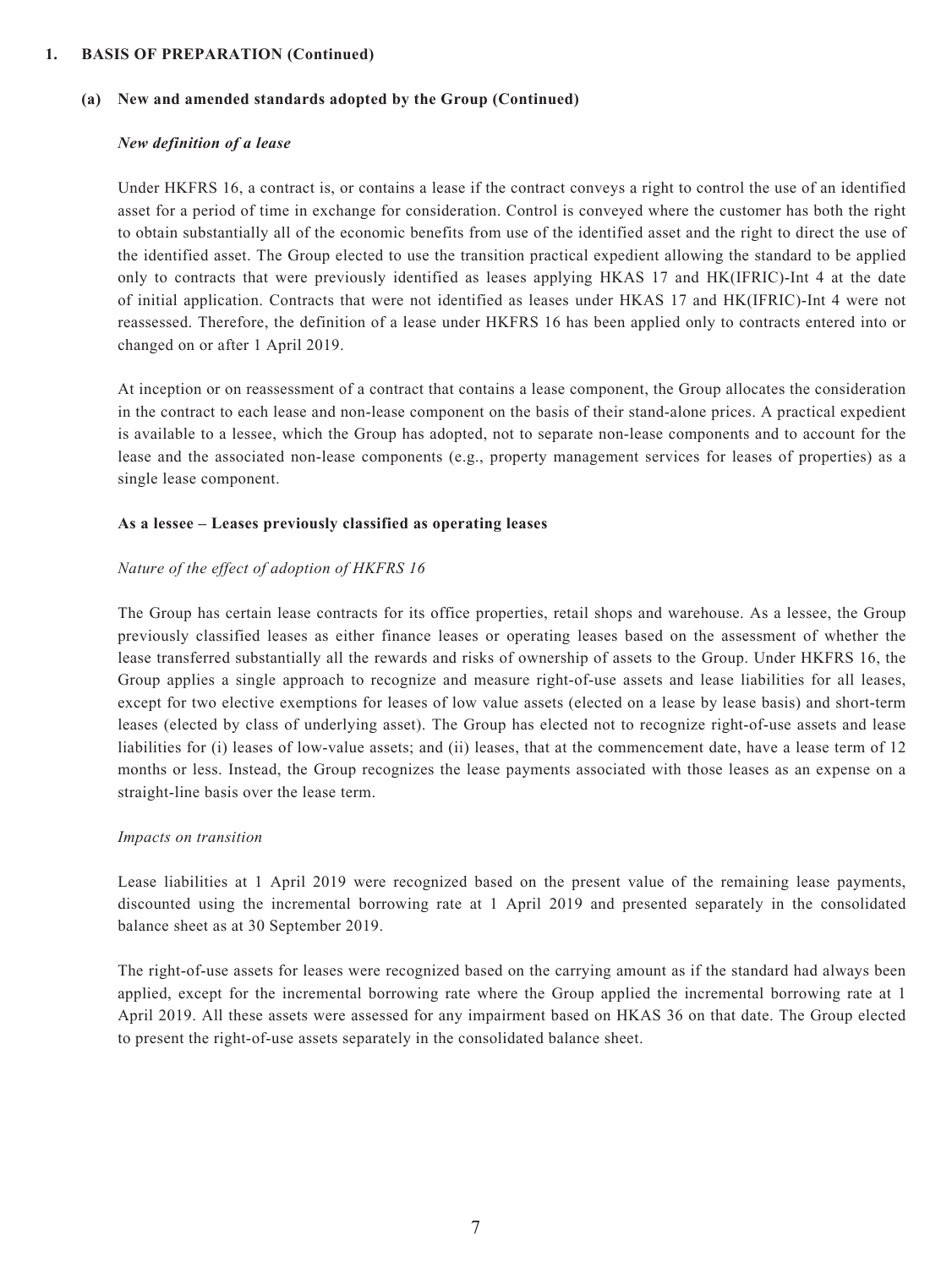## **(a) New and amended standards adopted by the Group (Continued)**

## **As a lessee – Leases previously classified as operating leases (Continued)**

The Group has used the following elective practical expedients when applying HKFRS 16 at 1 April 2019:

- Applied the short-term leases exemptions to leases with lease term that ends within 12 months at the date of initial application
- Excluded the initial direct costs from the measurement of the right-of-use assets at the date of initial application
- Used a single discount rate to a portfolio of leases with reasonably similar characteristics
- Relied on its assessment of whether leases were onerous by applying HKAS 37 immediately before 1 April 2019 as an alternative to performing an impairment review

The impact on the consolidated balance sheet as at 1 April 2019 as a result of the adoption of HKFRS 16 is as follows:

|                       | Increase/                     |
|-----------------------|-------------------------------|
|                       | (decrease)<br><b>HK\$'000</b> |
| Assets                |                               |
| Right-of-use assets   | 456,413                       |
| Prepaid lease premium | (11, 135)                     |
| Total assets          | 445,278                       |
| Liabilities           |                               |
| Lease liabilities     | 445,269                       |
| Total liabilities     | 445,269                       |
| <b>Equity</b>         |                               |
| Retained earnings     | $\boldsymbol{9}$              |
| Total equity          | 9                             |
|                       |                               |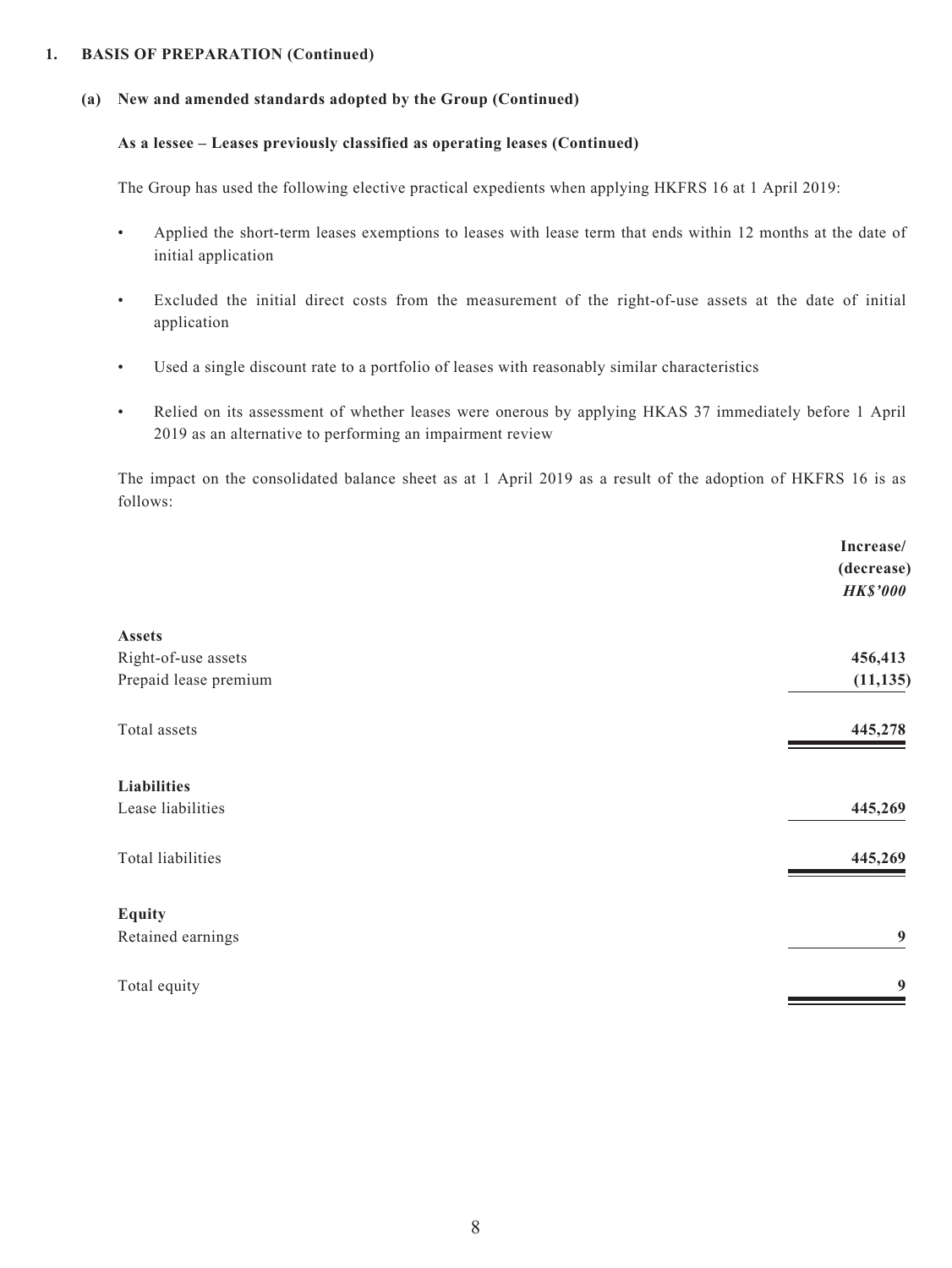### **(a) New and amended standards adopted by the Group (Continued)**

#### **As a lessee – Leases previously classified as operating leases (Continued)**

The lease liabilities as at 1 April 2019 reconciled to the operating lease commitments as at 31 March 2019 is as follows:

|                                                                      | HK\$'000  |
|----------------------------------------------------------------------|-----------|
| Operating lease commitments as at 31 March 2019                      | 439,707   |
| Discounted using the incremental borrowing rate at 1 April 2019      | (23, 712) |
| Discounted operating lease commitments as at 1 April 2019            | 415,995   |
| Less:                                                                |           |
| Commitments relating to short-term leases and those with a remaining |           |
| lease term ending on or before 31 March 2020                         | (34,076)  |
| Commitments relating to leases not yet commence on 1 April 2019      | (25, 489) |
| Commitments relating to leases of low-value assets                   | (8)       |
| Add:                                                                 |           |
| Adjustments relating to changes in the lease payments                | 88,847    |
| Lease liabilities as at 1 April 2019                                 | 445,269   |
| Of which are:                                                        |           |
| Current lease liabilities                                            | 192,013   |
| Non-current lease liabilities                                        | 253,256   |
|                                                                      | 445,269   |

As a result of initially applying HKFRS 16, in relation to the leases that were previously classified as operating leases, the Group recognised HK\$392,207,000 of right-of-use assets and HK\$383,874,000 of lease liabilities as at 30 September 2019.

Also in relation to those leases under HKFRS 16, the Group has recognised depreciation and finance costs, instead of operating lease expenses. During the six months ended 30 September 2019, the Group recognised HK\$99,683,000 of depreciation charges and HK\$5,720,000 of finance costs from these leases.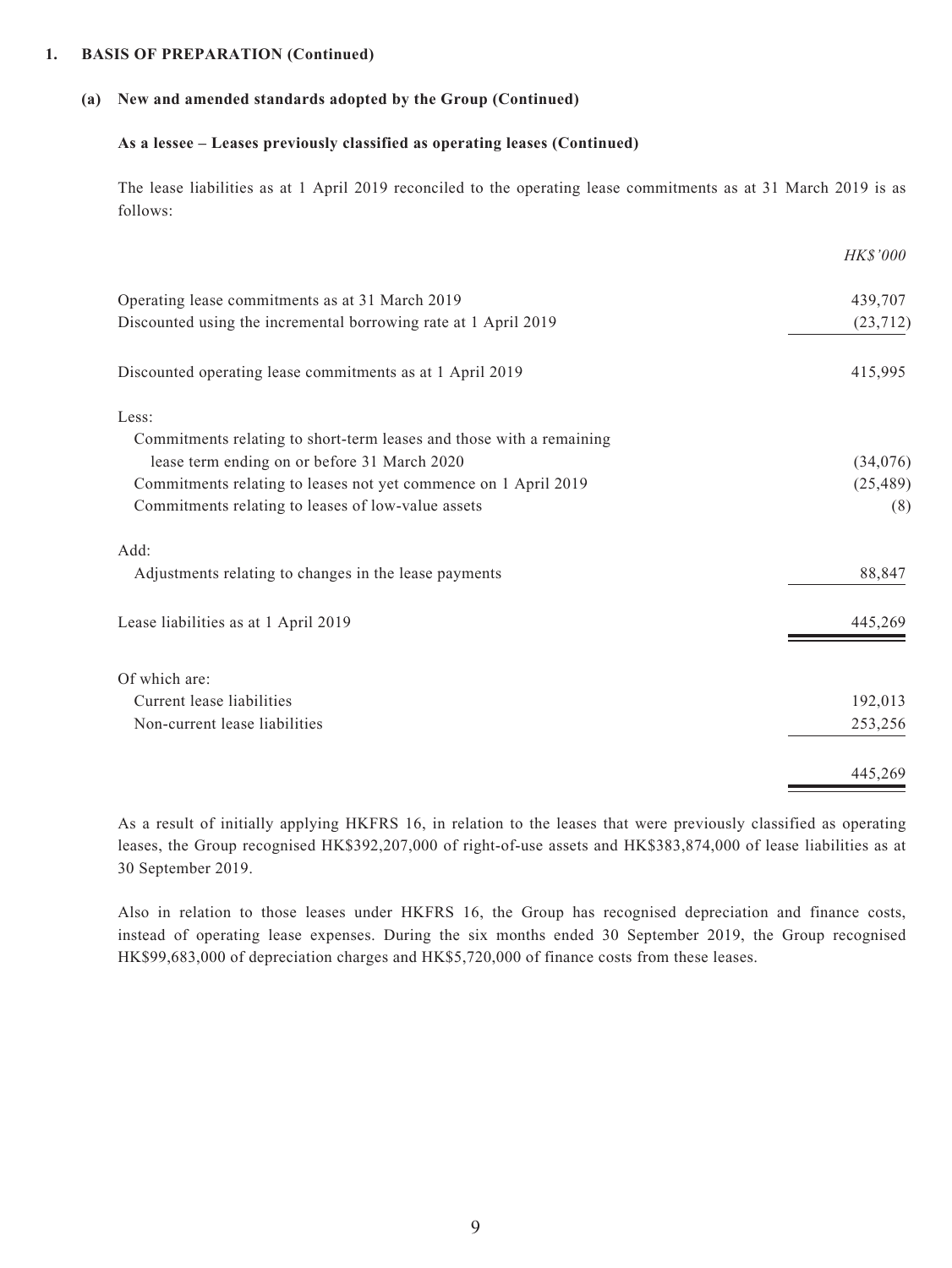#### **(b) New standards, amendments to standards and interpretations not yet adopted**

The following new standards and amendments have been issued but are not effective for the financial year beginning 1 April 2019 and have not been early adopted:

|                                 |                                                | <b>Effective for</b> |
|---------------------------------|------------------------------------------------|----------------------|
|                                 |                                                | accounting           |
|                                 |                                                | periods              |
|                                 |                                                | beginning on         |
|                                 |                                                | or after             |
| Amendments to HKFRS 3           | Definition of a Business                       | 1 April 2020         |
| Amendments to HKFRS 10 and      | Sale or Contribution of Assets between         | To be determined     |
| HKAS 28 (2011)                  | an Investor and its Associate or Joint Venture |                      |
| HKFRS 17                        | Insurance Contracts                            | 1 April 2021         |
| Amendments to HKAS 1 and HKAS 8 | Definition of Material                         | 1 April 2020         |

The Group is in the process of making an assessment of the impact of these new standards and amendments to standards upon initial application but is not yet in a position to state whether these new standards and amendments to standards would have a significant impact on its results of operations and financial position.

Taxes on income in the interim periods are accrued using the tax rate that would be applicable to expected total annual earnings.

### **2. ESTIMATES**

The preparation of condensed interim consolidated financial information requires management to make judgements, estimates and assumptions that affect the application of accounting policies and the reported amounts of assets and liabilities, income and expense. Actual results may differ from these estimates.

In preparing these condensed interim consolidated financial information, the significant judgements made by management in applying the Group's accounting policies and the key sources of estimation uncertainty were the same as those that were applied to the consolidated financial statements for the year ended 31 March 2019.

## **3. FINANCIAL RISK MANAGEMENT**

#### **3.1 Financial risk factors**

The Group's activities expose it to a variety of financial risks: foreign exchange risk, interest rate risk, credit risk and liquidity risk.

The condensed interim consolidated financial information does not include all financial risk management information and disclosures required in the annual financial statements, and should be read in conjunction with the Group's annual financial statements as at 31 March 2019.

There have been no changes in the risk management policies since year end.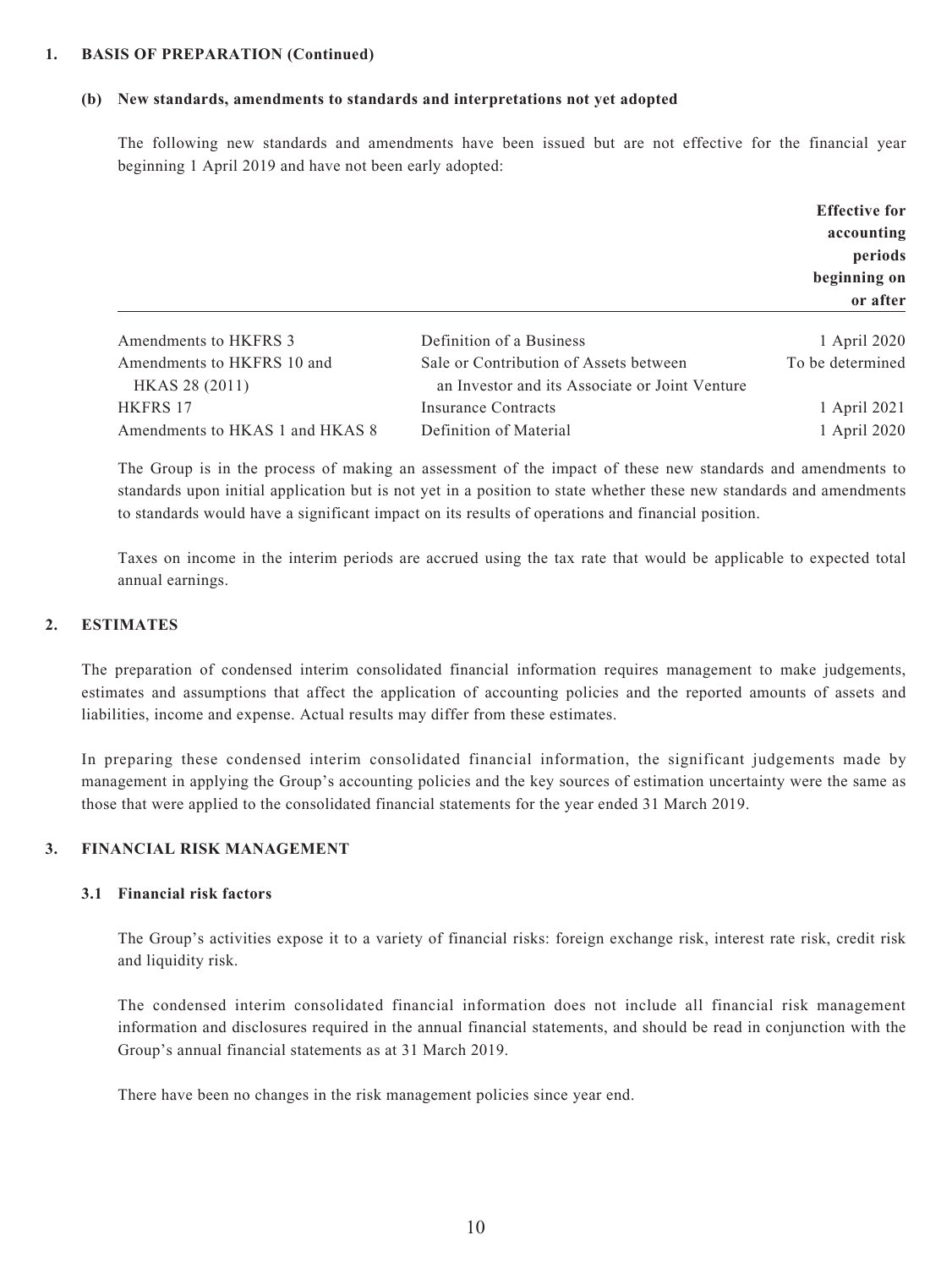### **3. FINANCIAL RISK MANAGEMENT (Continued)**

#### **3.2 Fair value estimation**

The Group's financial instruments carried at fair value are analysed by the valuation method. The different levels have been defined as follows:

- Quoted prices (unadjusted) in active markets for identical assets or liabilities (level 1).
- Inputs other than quoted prices included within level 1 that are observable for the asset or liability, either directly (that is, as prices) or indirectly (that is, derived from prices) (level 2).
- Inputs for the asset or liability that are not based on observable market data (that is, unobservable inputs) (level 3).

The Group's equity investments at fair value through other comprehensive income are measured at fair value and are classified as level 3.

There were no transfers of financial instruments between level 1, level 2 and level 3 during the period.

The Group's level 3 instruments are determined by using valuation techniques including discount cash flow analysis, with reference to inputs such as dividend stream, discount rates and other specific input relevant to those particular financial instruments.

There were no changes in valuation techniques during the period.

#### **3.3 Group's valuation process**

The Group's finance department reviews the valuations of the Group's financial instruments that are stated at fair value for financial reporting purposes, including level 3 fair values. These valuation results are then reported to the Chief Financial Officer and Group senior management for discussions in relation to the valuation processes and the reasonableness of the valuation results.

#### **3.4 Fair value of financial assets and liabilities measured at amortised cost**

The carrying amounts of the Group's financial assets including bank balances and cash, deposits in approved financial institutions and trade and other receivables and financial liabilities including trade and other payables and short-term borrowings, approximate their fair values due to their short maturities.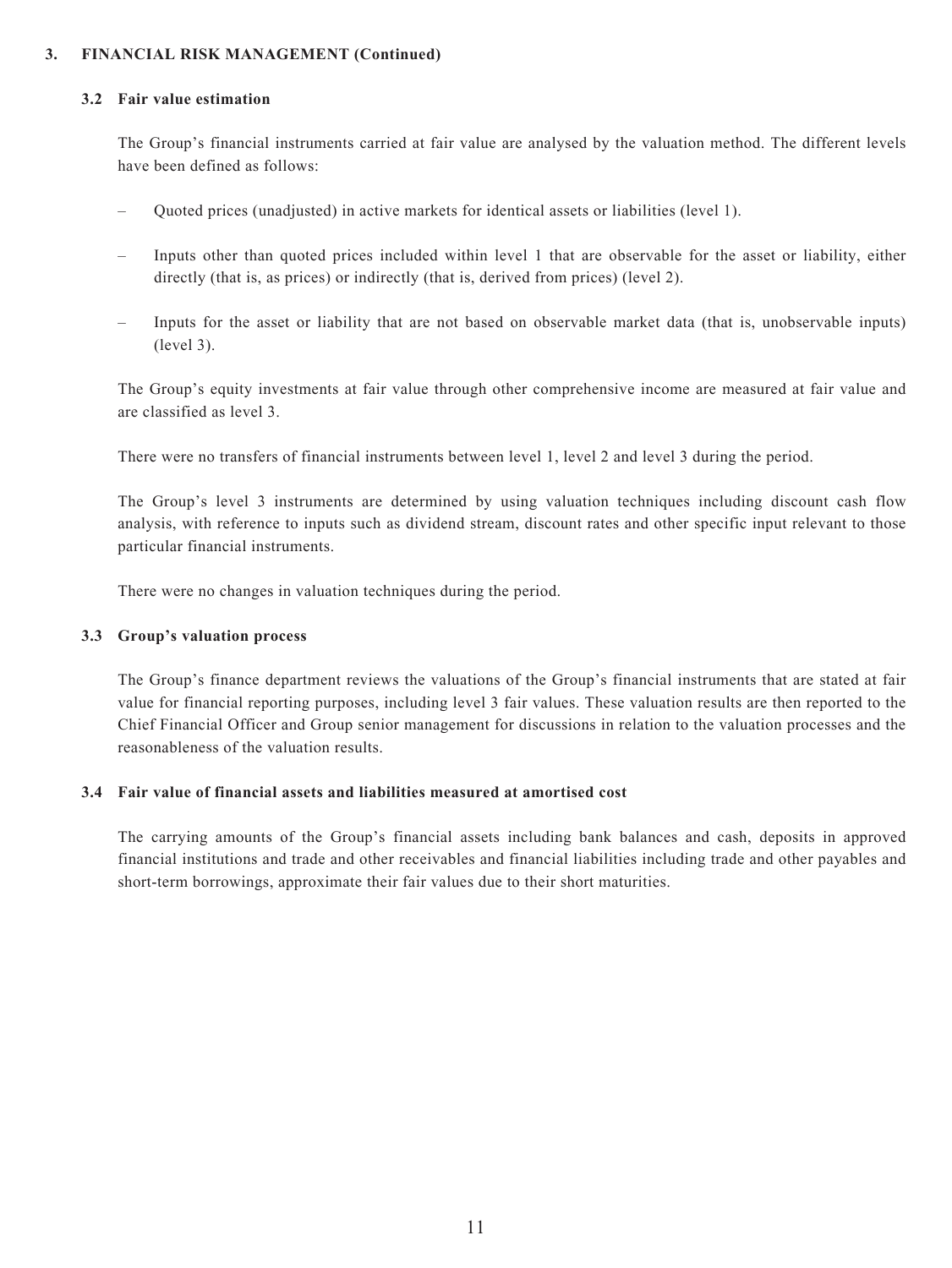### **4. SEGMENT INFORMATION**

The chief operating decision-makers have been identified as the executive directors of the Company. The executive directors review the Group's financial information mainly from product and geographical perspectives. From a geographical perspective, the executive directors assess the performance of the Group's watch and optical operations in (i) Hong Kong, Macau and Mainland China and (ii) the rest of Asia.

Revenue represents sales of goods. Sales between operating segments are carried out on terms equivalent to those prevailing in arm's length transactions. The executive directors assess the performance of the operating segments based on a measure of adjusted earnings before interest and tax ("EBIT"). This measurement basis excludes unallocated income and net corporate expenses.

The optical retail segment and certain subsidiaries under optical wholesale trading segment (the "Disposal group" or "discontinued operations") were discontinued and disposed on 1 June 2018.

The watch retail segment and watch wholesale trading segment together formed the continuing operations.

Unallocated income represents gain on disposal of discontinued operations. Net corporate expenses mainly represent corporate staff costs and provision for senior management bonus. Unallocated assets represent property, plant and equipment, investment properties and right-of-use assets at corporate level, unlisted equity investments, deferred tax assets, pledged bank deposit and cash and cash equivalents. Unallocated liabilities represent lease liabilities, other payables and accruals at corporate level, interest-bearing bank and other borrowings, deferred tax liabilities and income tax payable.

|                                        | Six months ended 30 September 2019 |                              |                    |                 |  |  |  |  |
|----------------------------------------|------------------------------------|------------------------------|--------------------|-----------------|--|--|--|--|
|                                        |                                    | <b>Continuing operations</b> |                    |                 |  |  |  |  |
|                                        |                                    |                              | Watch<br>wholesale |                 |  |  |  |  |
|                                        | Watch retail                       |                              | trading            |                 |  |  |  |  |
|                                        | Hong Kong,                         |                              |                    |                 |  |  |  |  |
|                                        | Macau and                          |                              |                    |                 |  |  |  |  |
|                                        | <b>Mainland</b>                    |                              |                    |                 |  |  |  |  |
|                                        | China                              | <b>Rest of Asia</b>          |                    | <b>Total</b>    |  |  |  |  |
|                                        | <b>HK\$'000</b>                    | <b>HK\$'000</b>              | <b>HK\$'000</b>    | <b>HK\$'000</b> |  |  |  |  |
| Revenues from contracts with customers |                                    |                              |                    |                 |  |  |  |  |
| <b>Gross segment</b>                   | 309,004                            | 142,658                      | 242,690            | 694,352         |  |  |  |  |
| Inter-segment                          |                                    |                              | (100, 666)         | (100, 666)      |  |  |  |  |
| Sales to external customers            | 309,004                            | 142,658                      | 142,024            | 593,686         |  |  |  |  |
| Timing of revenue recognition          |                                    |                              |                    |                 |  |  |  |  |
| Goods transferred at a point in time   | 309,004                            | 142,658                      | 142,024            | 593,686         |  |  |  |  |
| <b>Segment results</b>                 | (39, 328)                          | (6, 234)                     | 19,255             | (26, 307)       |  |  |  |  |
| Net corporate expenses                 |                                    |                              |                    | (14, 059)       |  |  |  |  |
| <b>Finance costs</b>                   |                                    |                              |                    | (18, 513)       |  |  |  |  |
| Loss before income tax                 |                                    |                              |                    | (58, 879)       |  |  |  |  |
| Income tax expense                     |                                    |                              |                    | (8,639)         |  |  |  |  |
| Loss for the period                    |                                    |                              |                    | (67, 518)       |  |  |  |  |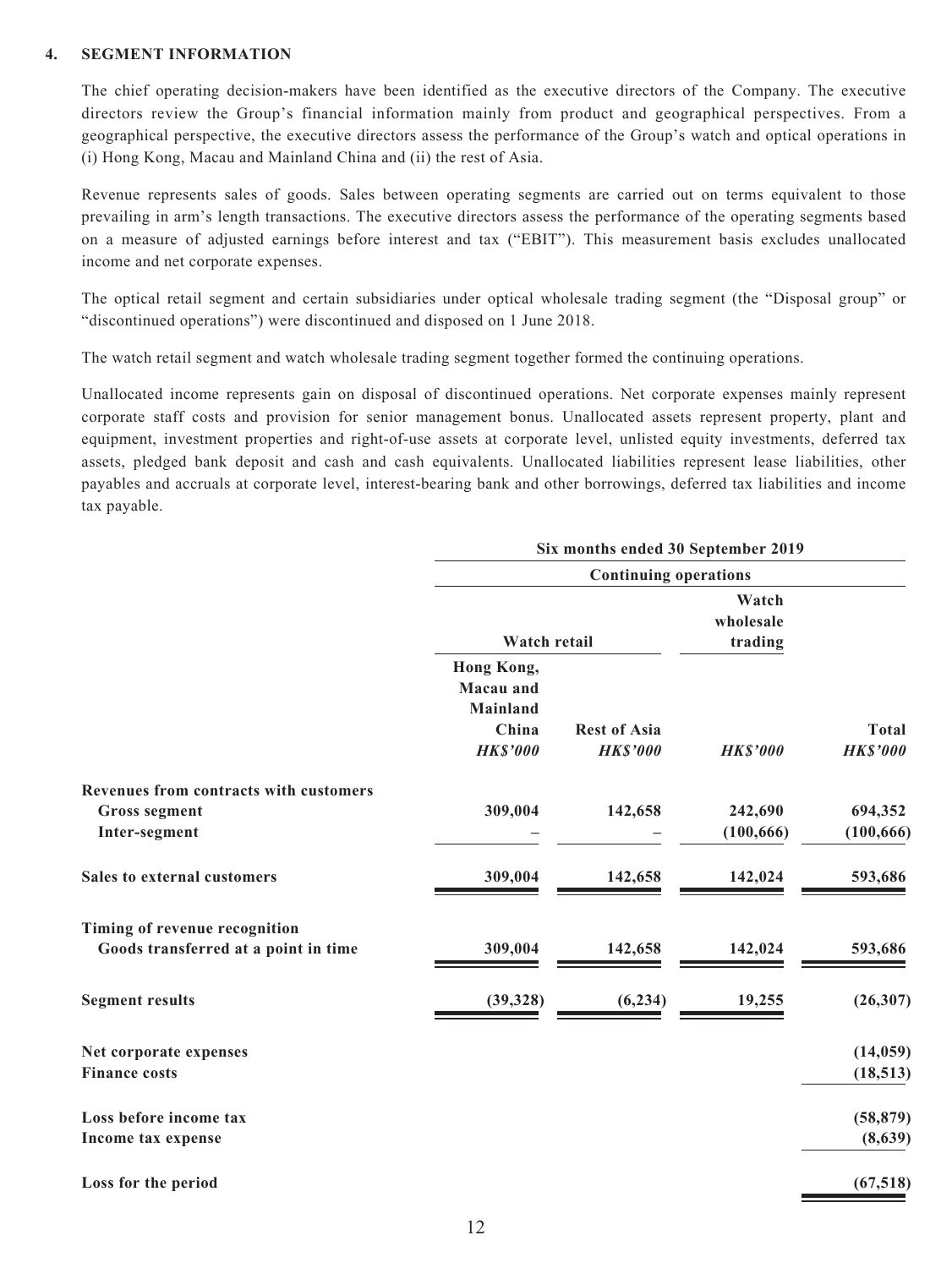# **4. SEGMENT INFORMATION (Continued)**

## **As at 30 September 2019**

|                                |                 |                     | Watch wholesale |                 |
|--------------------------------|-----------------|---------------------|-----------------|-----------------|
|                                | Watch retail    |                     | trading         |                 |
|                                | Hong Kong,      |                     |                 |                 |
|                                | Macau and       |                     |                 |                 |
|                                | <b>Mainland</b> |                     |                 |                 |
|                                | China           | <b>Rest of Asia</b> |                 | <b>Total</b>    |
|                                | <b>HK\$'000</b> | <b>HK\$'000</b>     | <b>HK\$'000</b> | <b>HK\$'000</b> |
| <b>Segment assets</b>          | 777,541         | 233,054             | 437,281         | 1,447,876       |
| <b>Unallocated assets</b>      |                 |                     |                 | 765,799         |
| <b>Total assets</b>            |                 |                     |                 | 2,213,675       |
| <b>Segment liabilities</b>     | 316,966         | 109,605             | 104,366         | 530,937         |
| <b>Unallocated liabilities</b> |                 |                     |                 | 761,104         |
| <b>Total liabilities</b>       |                 |                     |                 | 1,292,041       |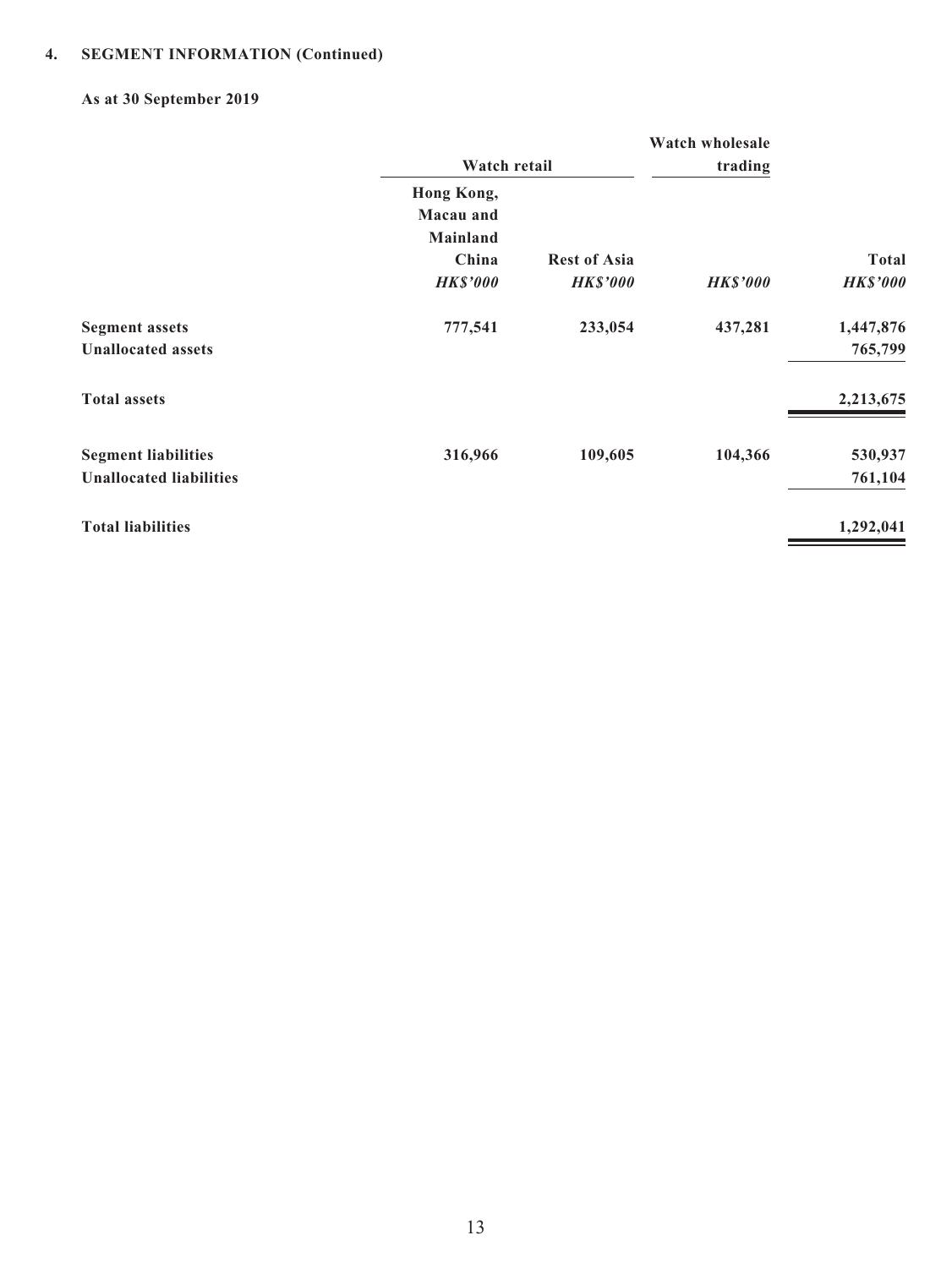## **4. SEGMENT INFORMATION (Continued)**

|                                                               | Six months ended 30 September 2018                       |                          |                               |                        |                                                          |                          |                                 |                             |                                 |
|---------------------------------------------------------------|----------------------------------------------------------|--------------------------|-------------------------------|------------------------|----------------------------------------------------------|--------------------------|---------------------------------|-----------------------------|---------------------------------|
|                                                               |                                                          | Continuing operations    |                               |                        |                                                          | Discontinued operations  |                                 |                             |                                 |
|                                                               |                                                          | Watch retail             | Watch<br>wholesale<br>trading |                        |                                                          | Optical retail           | Optical<br>wholesale<br>trading |                             |                                 |
|                                                               | Hong Kong,<br>Macau and<br>Mainland<br>China<br>HK\$'000 | Rest of Asia<br>HK\$'000 | HK\$'000                      | Sub-total<br>HK\$'000  | Hong Kong,<br>Macau and<br>Mainland<br>China<br>HK\$'000 | Rest of Asia<br>HK\$'000 | HK\$'000                        | Sub-total<br>HK\$'000       | Group Total<br>HK\$'000         |
| Revenues from contracts<br>with customers                     |                                                          |                          |                               |                        |                                                          |                          |                                 |                             |                                 |
| Gross segment<br>Inter-segment                                | 434,299                                                  | 166,379                  | 288,783<br>(137, 863)         | 889,461<br>(137, 863)  | 186,012                                                  | 30,161                   | 4,029<br>(1,244)                | 220,202<br>(1,244)          | 1,109,663<br>(139, 107)         |
| Sales to external customers                                   | 434,299                                                  | 166,379                  | 150,920                       | 751,598                | 186,012                                                  | 30,161                   | 2,785                           | 218,958                     | 970,556                         |
| Segment results                                               | (25, 826)                                                | (3,636)                  | 21,644                        | (7, 818)               | 9,626                                                    | (3, 443)                 | 313                             | 6,496                       | (1, 322)                        |
| Unallocated income<br>Net corporate expenses<br>Finance costs |                                                          |                          |                               | (19, 486)<br>(12, 861) |                                                          |                          |                                 | 104,447<br>(5,481)<br>(440) | 104,447<br>(24,967)<br>(13,301) |
| (Loss)/profit before income tax<br>Income tax expense         |                                                          |                          |                               | (40, 165)<br>(5,076)   |                                                          |                          |                                 | 105,022<br>(2, 281)         | 64,857<br>(7, 357)              |
| (Loss)/profit for the period                                  |                                                          |                          |                               | (45, 241)              |                                                          |                          |                                 | 102,741                     | 57,500                          |

#### As at 31 March 2019

|                         |                         |              | Watch wholesale |           |
|-------------------------|-------------------------|--------------|-----------------|-----------|
|                         | Watch retail            |              | trading         |           |
|                         | Hong Kong,<br>Macau and |              |                 |           |
|                         | Mainland China          | Rest of Asia |                 | Total     |
|                         | HK\$'000                | HK\$'000     | HK\$'000        | HK\$'000  |
| Segment assets          | 582,945                 | 150,340      | 462,157         | 1,195,442 |
| Unallocated assets      |                         |              |                 | 786,275   |
| Total assets            |                         |              |                 | 1,981,717 |
| Segment liabilities     | 96,014                  | 34,963       | 78,691          | 209,668   |
| Unallocated liabilities |                         |              |                 | 779,949   |
|                         |                         |              |                 |           |

Total liabilities 989,617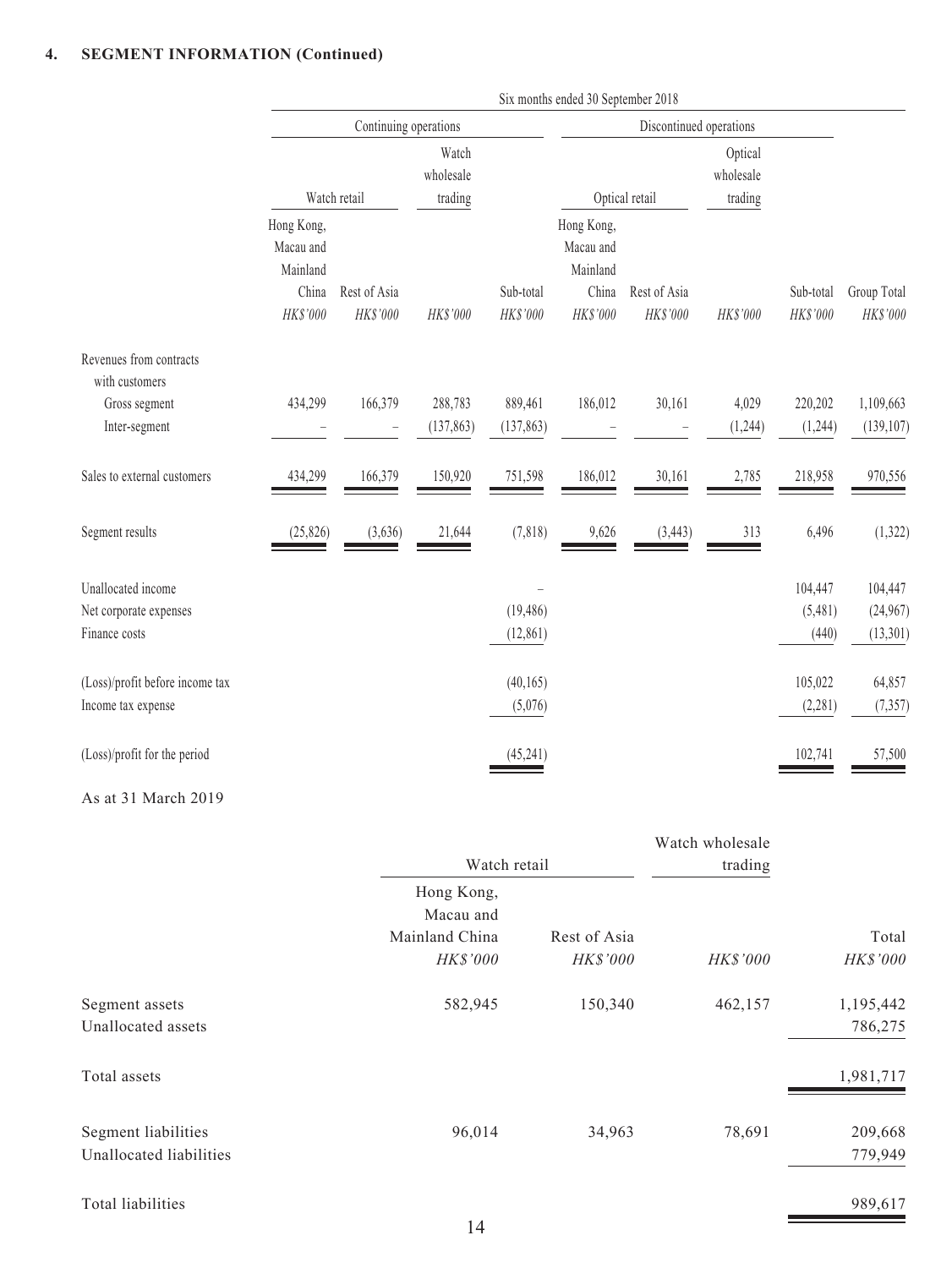### **5. REVENUES**

| 2019            | 2018            |
|-----------------|-----------------|
| <b>HK\$'000</b> | <b>HK\$'000</b> |
|                 |                 |
| 593,686         | 751,598         |
|                 |                 |

The Group's revenue is recognized at a point in time.

# **6. OTHER LOSSES, NET**

|                                                               | Six months ended 30 September |                 |
|---------------------------------------------------------------|-------------------------------|-----------------|
|                                                               | 2019                          | 2018            |
|                                                               | <b>HK\$'000</b>               | <i>HK\$'000</i> |
| Gain/(loss) on disposal of property, plant and equipment, net | 72                            | (1,760)         |
| Exchange loss, net                                            | (6, 921)                      | (9, 472)        |
|                                                               | (6, 849)                      | (11, 232)       |

## **7. OTHER INCOME**

|                                | Six months ended 30 September |                          |
|--------------------------------|-------------------------------|--------------------------|
|                                | 2019                          | 2018                     |
|                                | <b>HK\$'000</b>               | HK\$'000                 |
| Building management fee income | 1,230                         | 1,170                    |
| Rental income                  | 5,863                         | 3,639                    |
| Interest income                | 468                           | 793                      |
| Shared service income          | 13,200                        | $\overline{\phantom{m}}$ |
| Sundries                       | 3,993                         | 4,126                    |
|                                | 24,754                        | 9,728                    |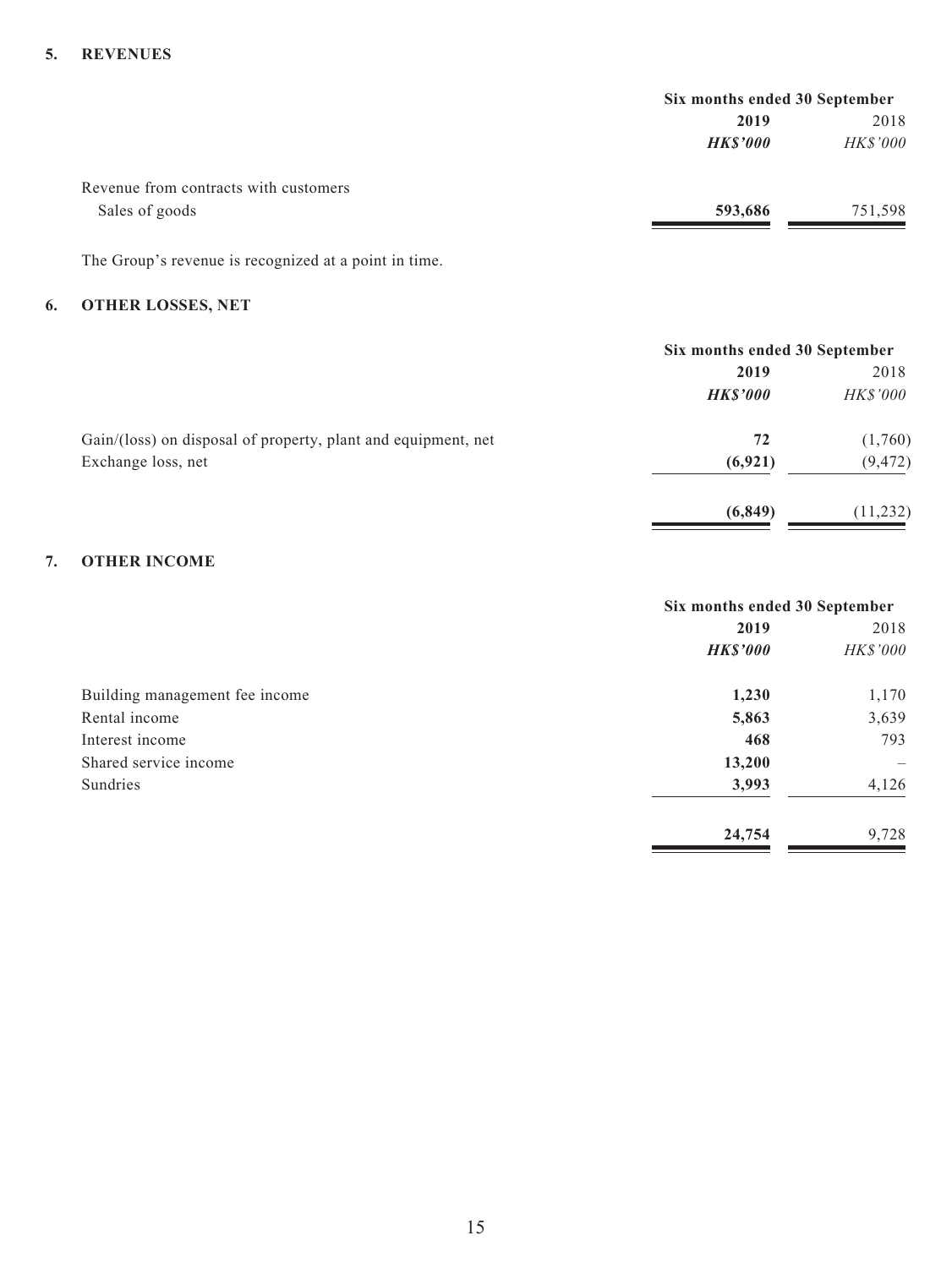## **8. EXPENSES BY NATURE**

The Group's loss before income tax from continuing operations has been derived after debiting the following items in the income statement.

|                                                                       | Six months ended 30 September |                |
|-----------------------------------------------------------------------|-------------------------------|----------------|
|                                                                       | 2019                          | 2018           |
|                                                                       | <b>HK\$'000</b>               | <b>HKS'000</b> |
| Depreciation of property, plant and equipment                         |                               |                |
| – Owned                                                               | 17,361                        | 21,700         |
| – Leased                                                              | 23                            | 28             |
| Depreciation of right-of-use assets                                   | 99,683                        |                |
| Impairment loss of property, plant and equipment                      | 6,529                         | 4,680          |
| Amortisation of prepaid lease premium                                 |                               | 1,424          |
| Amortisation of intangible assets                                     | 1,160                         | 1,173          |
| Operating leases on buildings                                         |                               | 150,482        |
| Expenses relating to short-term leases and leases of low-value assets | 29,054                        |                |
| Provision for stocks                                                  | 8,194                         | 707            |
| Donations                                                             | 77                            | 253            |
| Employee benefit expenses                                             | 138,071                       | 162,010        |

### **9. INCOME TAX EXPENSE**

Hong Kong profits tax has been provided at the rate of 16.5% on the estimated assessable profits for the six months ended 30 September 2019 (2018: 16.5%) less relief for available tax losses. Taxation on overseas profits has been calculated on the estimated assessable profits for the six months ended 30 September 2019 at the rates of taxation prevailing in those territories in which the Group operates.

The amount of income tax charged to the consolidated income statement represents:

|                                                   | Six months ended 30 September |          |
|---------------------------------------------------|-------------------------------|----------|
|                                                   | 2019                          | 2018     |
|                                                   | <b>HK\$'000</b>               | HK\$'000 |
| Current income tax                                |                               |          |
| Hong Kong profits tax                             | 3,410                         | 3,146    |
| Overseas profits tax                              | 3,121                         | 4,012    |
| Under/(over) provisions in respect of prior years | 83                            | (3)      |
|                                                   | 6,614                         | 7,155    |
| Deferred income tax                               | 2,025                         | (2,079)  |
| Income tax expense                                | 8,639                         | 5,076    |
|                                                   |                               |          |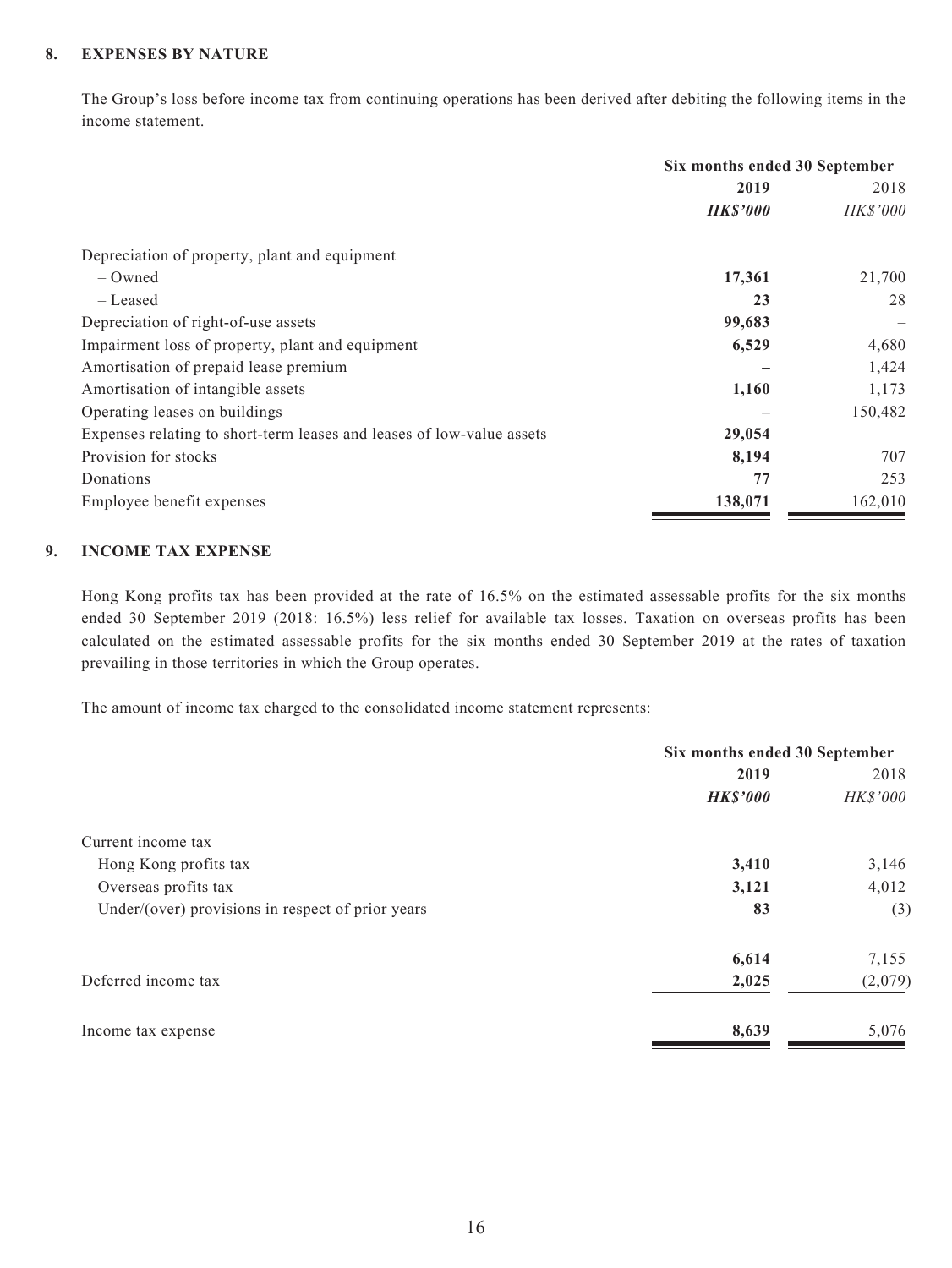|                                                                          | Six months ended 30 September |                 |
|--------------------------------------------------------------------------|-------------------------------|-----------------|
|                                                                          | 2019                          | 2018            |
|                                                                          | <b>HK\$'000</b>               | <b>HK\$'000</b> |
| No interim dividend for 2019 (2018: nil) per ordinary share              |                               |                 |
| No special dividend for 2019 (2018: paid of HK\$0.19) per ordinary share |                               | 198,830         |
|                                                                          |                               | 198,830         |

At a board meeting held on 21 November 2019, the directors did not propose the payment of an interim dividend for the six months ended 30 September 2019 (2018: nil).

A conditional special distribution in cash of HK\$0.19 dollar per share was proposed by the Board of Directors on 23 January 2018 relating to the disposal of the Optical Business and approved by the Company's shareholders at the special general meeting on 19 April 2018. This proposed special distribution, amounting to HK\$198,830,000, and conditional upon the approval of the disposal of the Optical Business by the shareholders has been paid on 14 June 2018.

## **11. (LOSS)/PROFIT PER SHARE**

#### **Basic**

Basic (loss)/profit per share is calculated by dividing the (loss)/profit attributable to equity holders of the Company by the weighted average number of ordinary shares in issue during the period.

| 2018      |
|-----------|
|           |
| 1,046,474 |
| (45,311)  |
|           |
| 102,741   |
| 57,430    |
| (4.33)    |
| 9.82      |
| 5.49      |
|           |

#### **Diluted**

Diluted (loss)/profit per share for the six months ended 30 September 2019 and 2018 equal the basic (loss)/profit per share since there was no potentially dilutive ordinary share.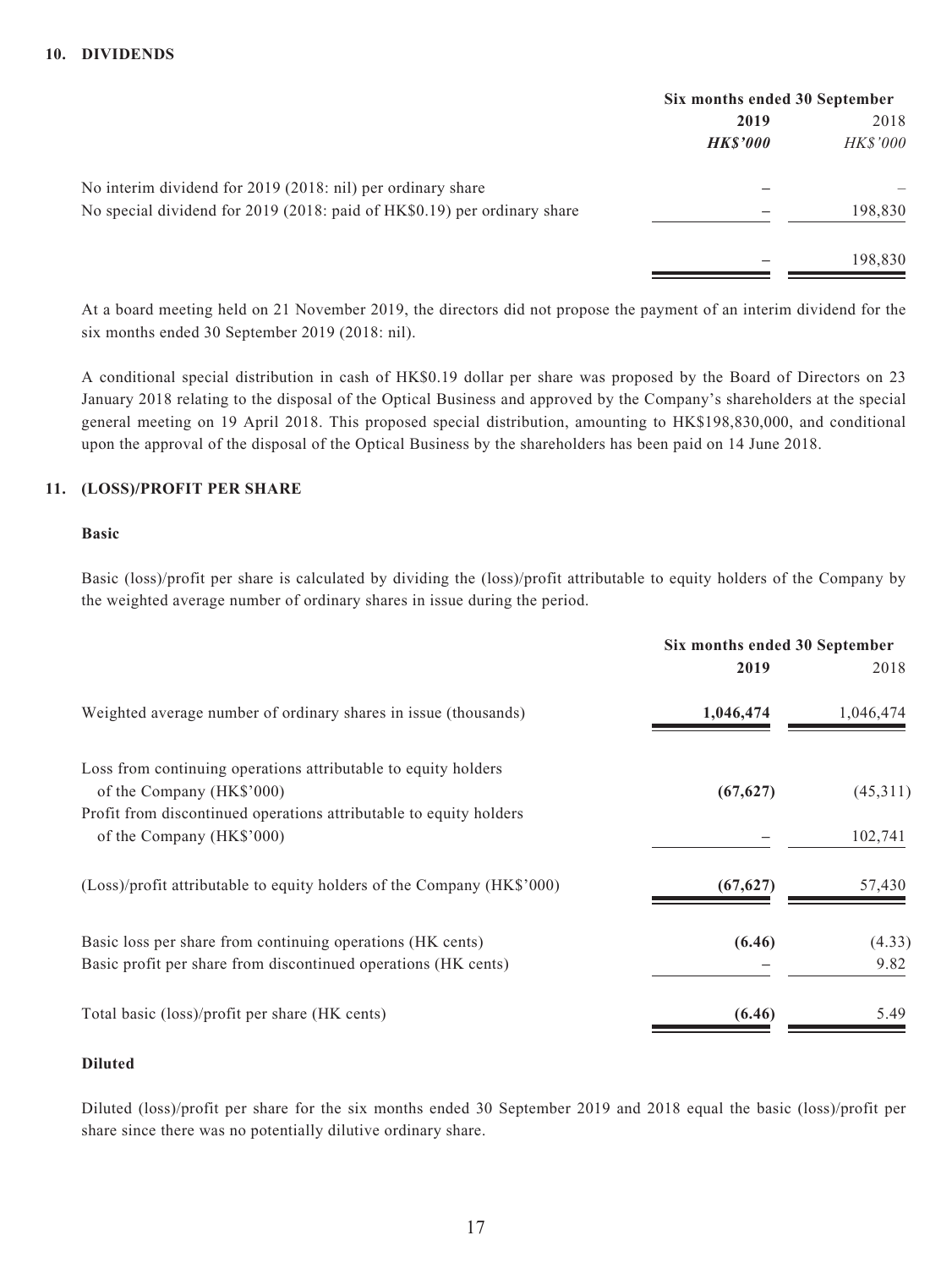### **12. TRADE AND OTHER RECEIVABLES**

|                                                          | 30 September            | 31 March         |
|----------------------------------------------------------|-------------------------|------------------|
|                                                          | 2019<br><b>HK\$'000</b> | 2019<br>HK\$'000 |
| Trade receivables, gross                                 | 89,767                  | 86,036           |
| Less: loss allowance for impairment of trade receivables | (66)                    | (494)            |
| Trade receivables, net (note)                            | 89,701                  | 85,542           |
| Deposits                                                 | 88,174                  | 95,148           |
| Other receivables                                        | 33,983                  | 38,116           |
| Prepayment                                               | 8,404                   | 18,762           |
|                                                          | 220,262                 | 237,568          |
| Less: non-current portion                                | (53, 642)               | (55,080)         |
| Current portion                                          | 166,620                 | 182,488          |
| Trade receivables analysed by invoice date:              |                         |                  |
| $0-60$ days                                              | 42,224                  | 35,027           |
| Over 60 days                                             | 47,543                  | 51,009           |
|                                                          | 89,767                  | 86,036           |

*Note:* The Group engages designated import and export agents for the importation of products from its subsidiaries in Hong Kong to its subsidiaries in Mainland China. The balances due from and due to the import and export agents are settled on a back-to-back basis, and such balances are repayable on demand. The Group's trade receivables and trade payables include balances due from and due to the import and export agents of HK\$32,112,000 as at 30 September 2019 (31 March 2019: HK\$33,096,000).

### **13. TRADE AND OTHER PAYABLES**

|                                          | 30 September    | 31 March |
|------------------------------------------|-----------------|----------|
|                                          | 2019            | 2019     |
|                                          | <b>HK\$'000</b> | HK\$'000 |
| Trade payables                           | 90,856          | 87,451   |
| Contract liabilities                     | 502             | 1,058    |
| Other payables                           | 29,951          | 20,838   |
| Accruals                                 | 88,810          | 128,125  |
| Total trade and other payables           | 210,119         | 237,472  |
| Trade payables analysed by invoice date: |                 |          |
| $0-60$ days                              | 50,378          | 45,722   |
| Over 60 days                             | 40,478          | 41,729   |
|                                          | 90,856          | 87,451   |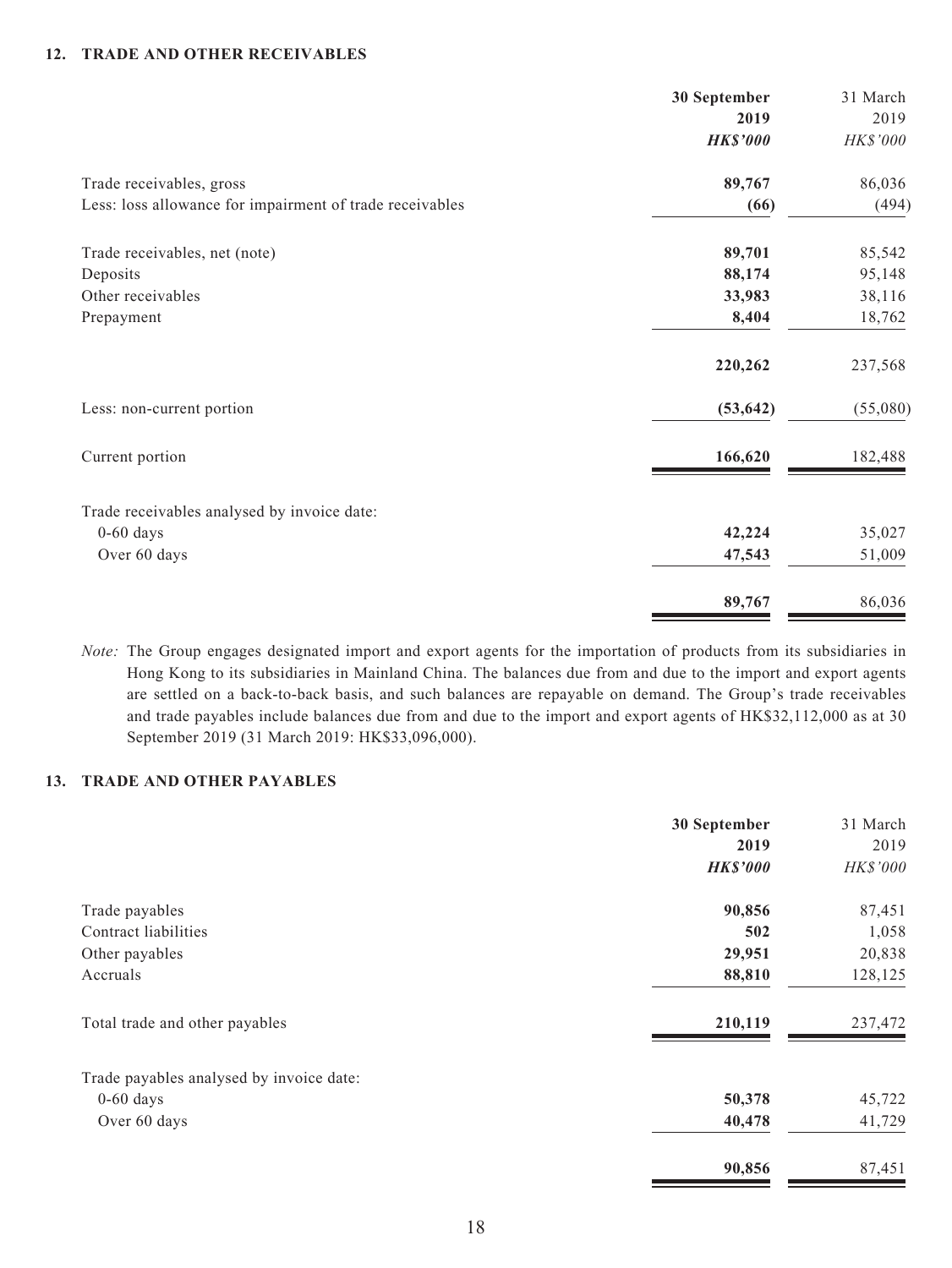### **14. COMMITMENTS**

## **(a) Non-cancellable operating leases (where the Group is the lessee)**

The Group had future aggregate minimum lease payments under non-cancellable operating lease as follow:

|                                                          | 30 September<br>2019<br><b>HK\$'000</b> | 31 March<br>2019<br><b>HK\$'000</b> |
|----------------------------------------------------------|-----------------------------------------|-------------------------------------|
| Commitments for minimum lease payments in relation to    |                                         |                                     |
| non-cancellable operating leases are payable as follows: |                                         |                                     |
| Not later than one year                                  | 37,139                                  | 224,862                             |
| Later than one year but not later than five years        |                                         | 213,022                             |
| Later than five years                                    |                                         | 1,823                               |
|                                                          | 37,139                                  | 439,707                             |

### **(b) Non-cancellable operating leases (where the Group is the lessor)**

Minimum lease payments receivable on leases of certain land and buildings are as follows:

|                                                                                                                              | 30 September    | 31 March        |
|------------------------------------------------------------------------------------------------------------------------------|-----------------|-----------------|
|                                                                                                                              | 2019            | 2019            |
|                                                                                                                              | <b>HK\$'000</b> | HK\$'000        |
| <b>Investment properties</b>                                                                                                 |                 |                 |
| Commitments for minimum lease payments receivable in relation to<br>non-cancellable operating leases are payable as follows: |                 |                 |
| Not later than one year                                                                                                      | 10,250          | 10,422          |
| Later than one year but not later than five years                                                                            | 4,822           | 10,074          |
|                                                                                                                              | 15,072          | 20,496          |
|                                                                                                                              | 30 September    | 31 March        |
|                                                                                                                              | 2019            | 2019            |
|                                                                                                                              | <b>HK\$'000</b> | <b>HK\$'000</b> |
| <b>Properties</b>                                                                                                            |                 |                 |
| Commitments for minimum lease payments receivable in relation to                                                             |                 |                 |
| non-cancellable subleases of operating leases are payable as follows:                                                        |                 |                 |
| Not later than one year                                                                                                      | 1,242           | 2,012           |
| Later than one year but not later than five years                                                                            | 393             | 722             |
|                                                                                                                              | 1,635           | 2,734           |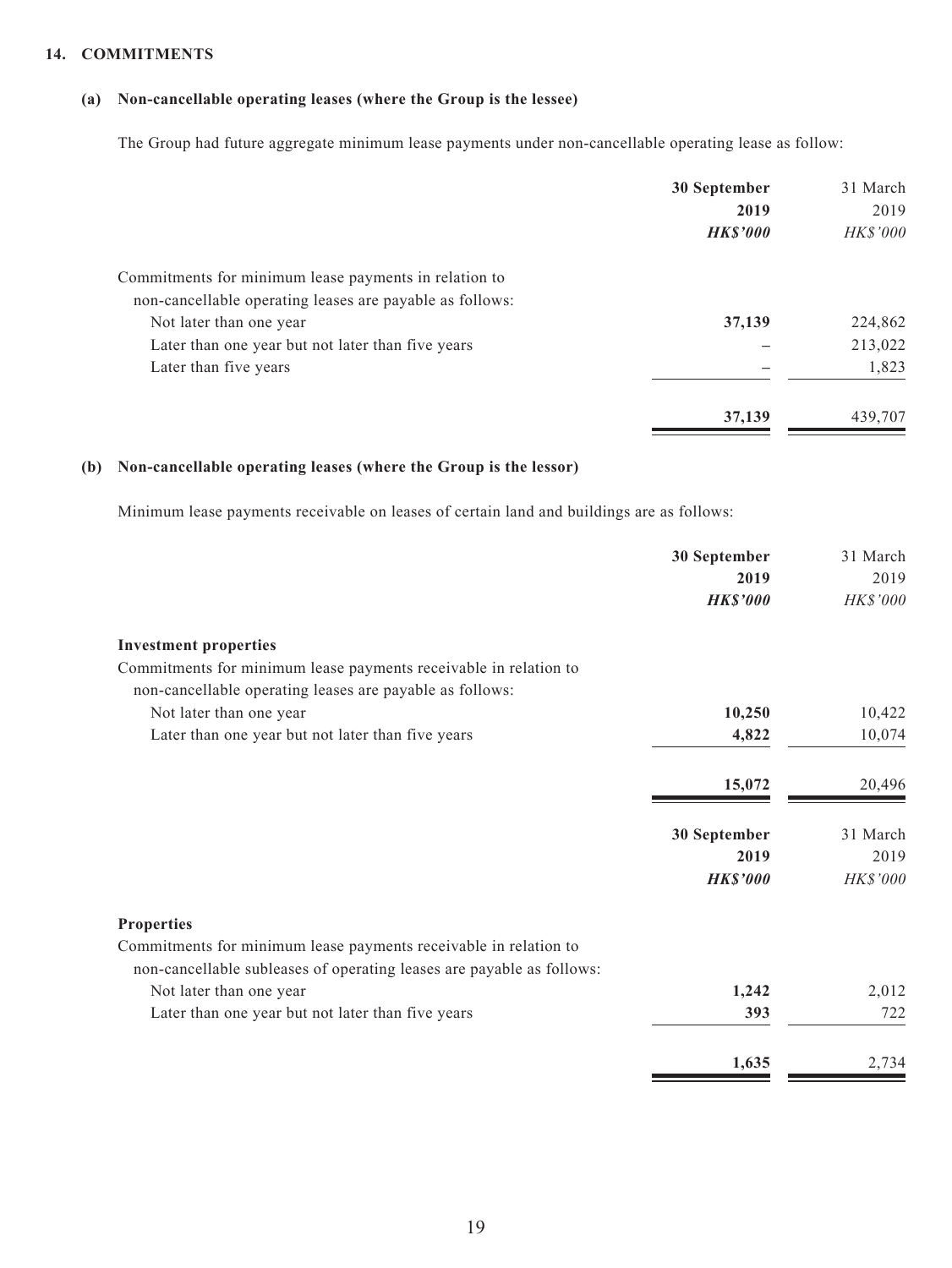## **15. DISPOSAL OF BUSINESS**

On 26 January 2018, the Group entered into a share purchase agreement with a related party for disposal of shares in the subsidiaries of the Group engaged in the Optical Business (the "Disposal") at a consideration of HK\$400,000,000, subject to adjustments. The Disposal was communicated to shareholders on 22 March 2018 through a circular. The Disposal was subsequently approved by the Company's shareholders at a special general meeting on 19 April 2018. The completion of the Disposal took place on 1 June 2018, resulting in a gain on disposal of HK\$104,447,000 as below.

|                                                                                 | Unaudited  |
|---------------------------------------------------------------------------------|------------|
|                                                                                 | HK\$'000   |
| Net assets disposed of:                                                         |            |
| Property, plant and equipment                                                   | 70,728     |
| Prepaid lease premium                                                           | 13,220     |
| Other non-current assets                                                        | 11,590     |
| Inventories                                                                     | 216,403    |
| Trade and other receivables                                                     | 165,370    |
| Cash and cash equivalents                                                       | 59,987     |
| Trade and other payables                                                        | (211, 538) |
| Amount due to the Group                                                         | (403, 827) |
| Other non-current liabilities                                                   | (50, 832)  |
|                                                                                 | (128, 899) |
| Release of cumulative exchange differences on translation of foreign operations | (14,978)   |
| Professional fees and taxes                                                     | 35,603     |
| Gain on disposal                                                                | 104,447    |
| Considerations                                                                  | (3,827)    |
| Satisfied by                                                                    |            |
| Cash                                                                            | 400,000    |
| Waiver of intercompany debts                                                    | (403, 827) |
|                                                                                 | (3,827)    |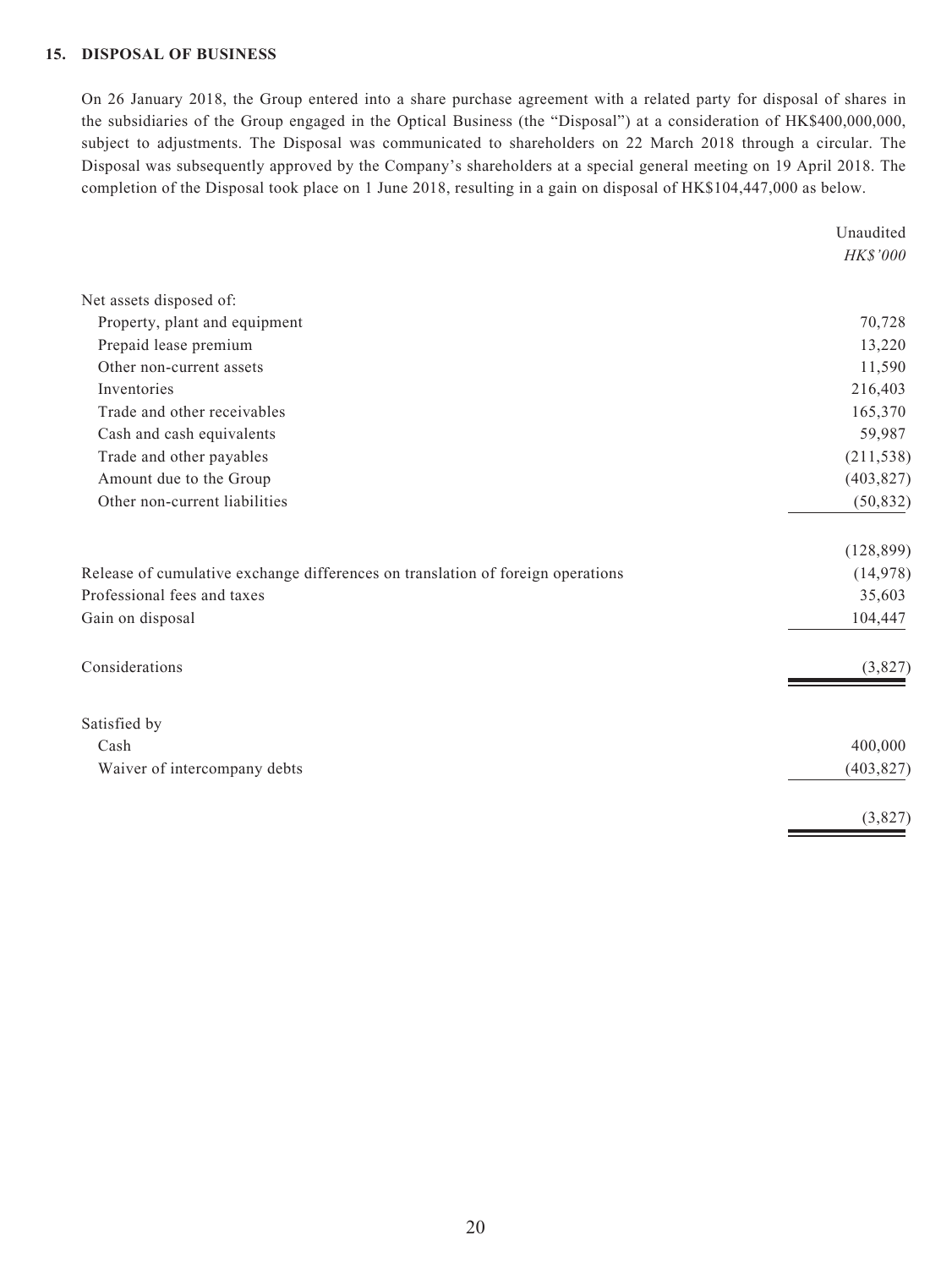### **15. DISPOSAL OF BUSINESS (Continued)**

An analysis of net inflow of bank balances and cash in respect of the Disposal is as follows:

|                                                                                | Unaudited<br>For the six |
|--------------------------------------------------------------------------------|--------------------------|
|                                                                                | months ended             |
|                                                                                | 30 September             |
|                                                                                | 2018                     |
|                                                                                | HK\$'000                 |
| Cash consideration net of expenses paid                                        | 376,674                  |
| Transfer of excess cash to the Group                                           | 40,350                   |
| Net inflow of bank balances and cash in respect of the Disposal (note)         | 417,024                  |
| Note: HK\$12 million tax-related accrued payable paid after 30 September 2018. |                          |
| The financial performance presented are for the two months ended 31 May 2018.  |                          |
|                                                                                | Unaudited                |
|                                                                                | For the two              |
|                                                                                | months ended             |
|                                                                                | 31 May 2018              |
|                                                                                | HK\$'000                 |
| Revenue                                                                        | 218,958                  |
| Other gains, net                                                               | 102,443                  |
| Other income                                                                   | 15,953                   |
| Expenses                                                                       | (232, 332)               |
| Profit before income tax                                                       | 105,022                  |
| Income tax expense                                                             | (2,281)                  |
| Profit from discontinued operations                                            | 102,741                  |
| Exchange differences on translation of discontinued operations                 | (14,978)                 |
| Total comprehensive income from discontinued operations                        | 87,763                   |

### **16. CONTINGENT LIABILITIES**

In April 2018, a third party filed a legal claim against one of the subsidiaries of the Group (the "Subsidiary") for outstanding services fees plus interest and surcharges. Based on the legal opinion provided by the Subsidiary's external legal counsel, the directors are of the opinion that the outcome of this claim will not have a material adverse effect on the Group's financial position or results of its operations.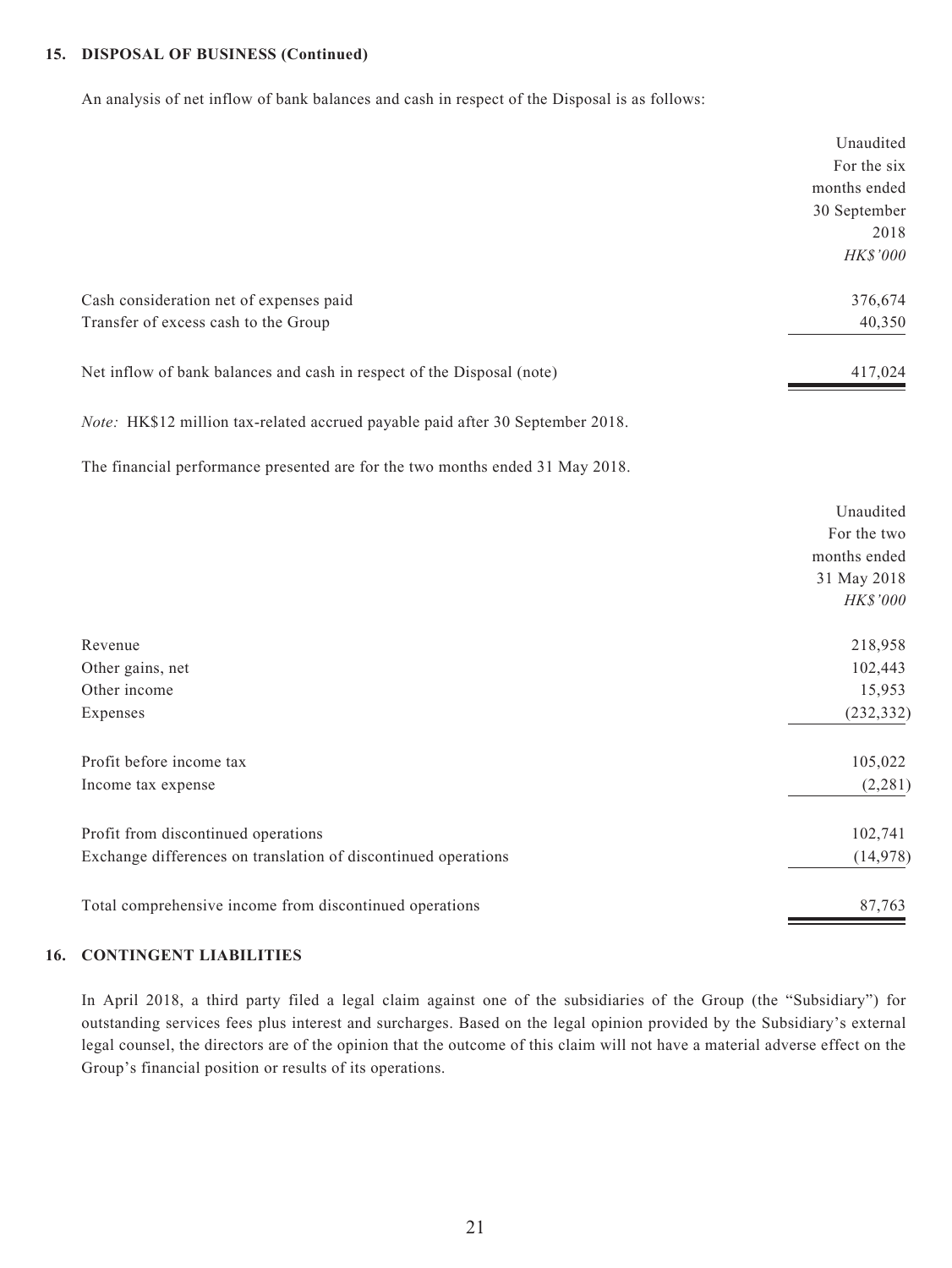# **MANAGEMENT DISCUSSION AND ANALYSIS**

- Group Turnover fell by 21.0% to HK\$593.7 million
- Loss Attributable to Equity Holders of the Company at HK\$67.6 million
- Group Gearing Ratio at 46.1% (March 2019: 40.3%)
- Group Inventory reduced by 19.7% to HK\$516.0 million vs that as at 30 September 2018

For the period under review, Group turnover decreased by 21.0% to HK\$593.7 million (1H 2018: HK\$751.6 million). The socio-political climate in Hong Kong since June 2019, the ongoing US-China trade war and the slowing economies in Greater China and Southeast Asia exerted severe pressures on the turnover performance of the Group.

Hence, the Group reported a loss attributable to its equity holders of HK\$67.6 million. Excluding the accounting impact of HKFRS 16 Leases, the loss would have been HK\$65.4 million. In 1H 2018, a profit of HK\$57.4 million was recorded due to a gain on Disposal of the Optical Business which was recognised during 1H 2018, following the completion on 1 June 2018, by the Group of the disposal of its entire optical retail and wholesale businesses to its controlling shareholder. Excluding this gain on Disposal, the Group would have reported a loss of HK\$47.0 million for the six months ended 30 September 2018.

Group gross profit margin was maintained at around 50.0% (1H 2018: 51.0%) as more promotional activities were executed to stimulate consumer demand and to reduce inventory.

Through strict inventory control and tightened stock procurement, the Group's inventory declined by 7.8% vs that at the end of March 2019 with faster inventory turnover days of 291 days (September 2018: 313 days).

Group gearing ratio was 46.1% (March 2019: 40.3%) and capital expenditure was well contained at HK\$8.5 million (1H 2018: HK\$20.7 million). Shop numbers fell by 18.3% in line with Group strategy to rationalise shop portfolio.

# **INTERIM DIVIDEND**

The Board does not recommend the payment of an interim dividend for the six months ended 30 September 2019 (2018: Nil per ordinary share).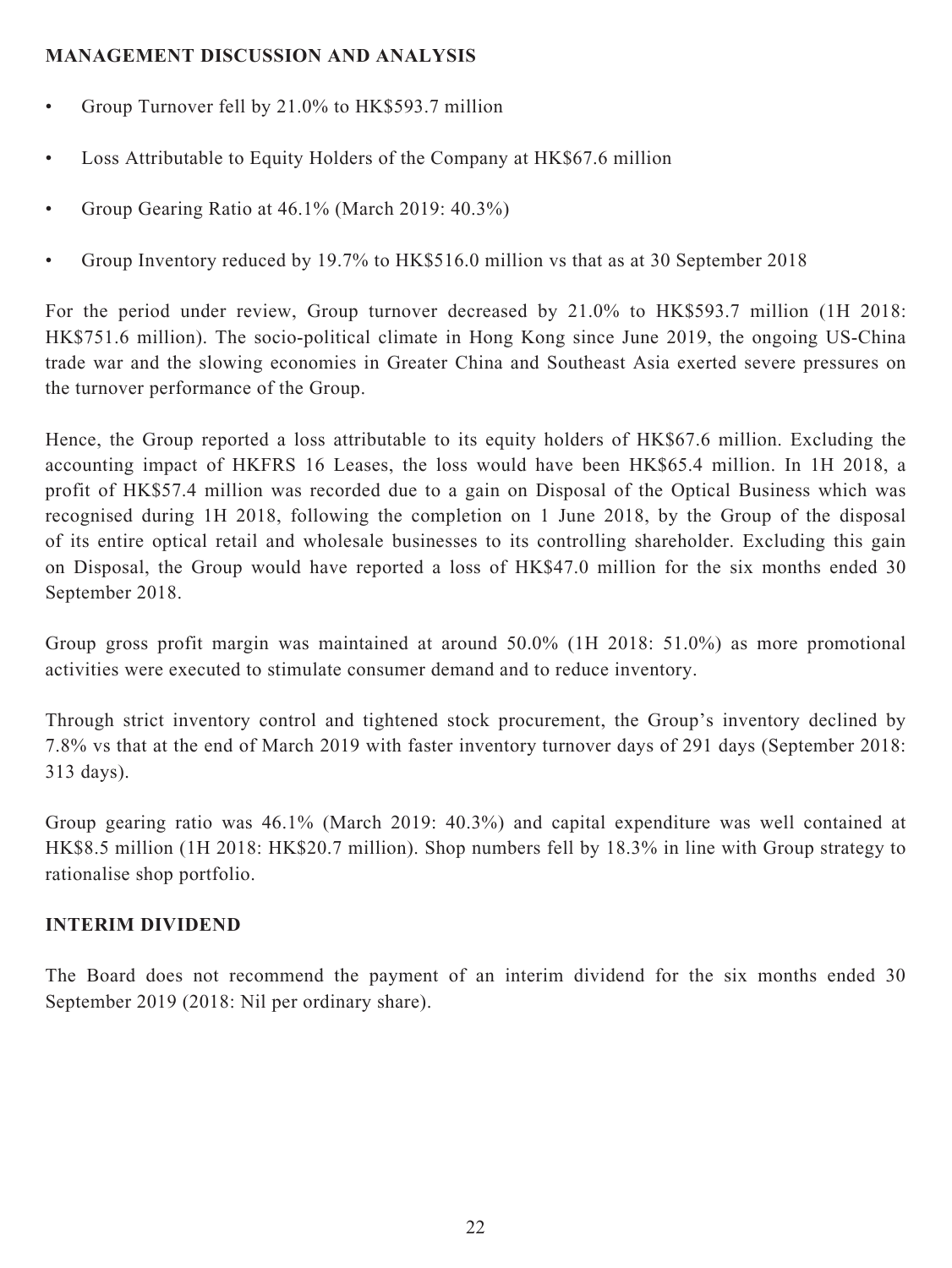# **CITY CHAIN GROUP**

- City Chain Group turnover down by 24.8%
- City Chain Group loss before interest and tax (LBIT) of HK\$45.6 million (1H 2018: HK\$29.5 million)

The City Chain Group operates around 200 stores in Hong Kong, Macau, Mainland China (the "Greater China"), Singapore, Thailand and Malaysia together with on-line stores for "City Chain" and "Solvil et Titus".

## **Greater China**

Turnover for CITY CHAIN operations in Greater China fell by 28.9% to HK\$309.0 million (1H 2018: HK\$434.3 million). The diseconomies of scale associated from the fall in turnover, particularly, from Hong Kong led to an increase in LBIT to HK\$39.3million (1H 2018: HK\$25.8 million).

Amid the ongoing US-China trade tensions and the socio-political events in Hong Kong since June 2019, reduced tourist traffic, weak local consumption and periodic disruption of shop operations severely impacted shop performance in Hong Kong, whilst weak tourist spending also impacted Macau.

To improve performance in Mainland China, the Group has re-focused efforts and resources in the Greater Bay area. Hence, during the period, around 6% of same store sales growth was achieved. Together with an uplift in shop productivity and cost rationalisation, operating losses fell by 27.6% in Mainland China.

The operating performance of our watch e-commerce business improved significantly with operating losses falling by 80.4% following various cost structuring measures and improvements in return on investment on paid traffic and conversion rate. The Group continues to increase allocation of marketing expenditure on our online operations in Greater China.

## **Southeast Asia**

Due to stagnant export and domestic consumption, slowing economies were observed simultaneously in Malaysia, Singapore and Thailand. With such weak market sentiment, turnover at our Southeast Asian operations declined by 14.2% to HK\$142.7 million (1H 2018: HK\$166.4 million). Total number of shops fell by 5.5%. These factors and also the impact from currency depreciation against the stronger Hong Kong dollar resulted in a LBIT of HK\$6.2million (1H 2018: LBIT HK\$3.6 million). Exchange neutral, our operations in Southeast Asia reported a LBIT of HK\$3.8 million (1H 2018: EBIT HK\$ 0.5 million).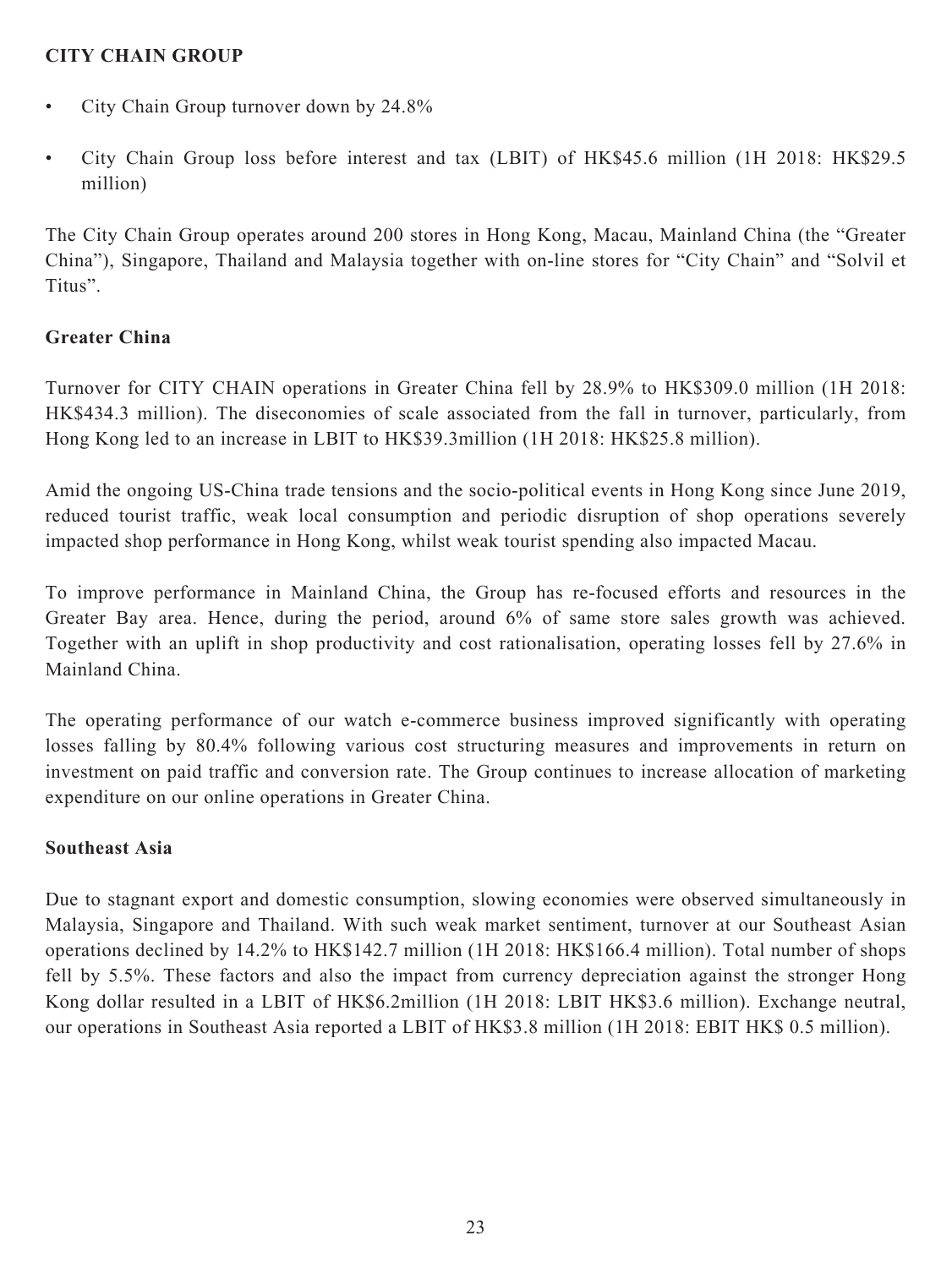# **SUPPLY CHAIN MANAGEMENT AND WHOLESALE TRADING**

Despite a moderate decrease of turnover by 5.9% to HK\$142.0 million (1H 2018: HK\$150.9 million), mainly due to stagnant order placement in Hong Kong, the Group's watch supply chain and wholesale trading units posted a profit of HK\$19.3 million (1H 2018: HK\$21.6 million) together with improvements in cost efficiencies. As the sole distributor for the "SEIKO" and "GRAND SEIKO" brand of watches in Hong Kong, Macau, Singapore, Brunei and Malaysia, the Group's wholesale unit launched various marketing campaigns, which were well received, and with prompt service support promoted sellthrough to retailers.

# **GROUP OUTLOOK**

We are confident Hong Kong, which will remain as our Group headquarters will recover and rebound despite the present external situation not being conducive for business.

The Group remains committed to driving long term sustainable growth within the Greater Bay Area and South East Asia. As such, we continue to invest in one of our core growth strategies – developing a full watch retail O2O business and upgrading our CRM platforms. The first phase of the development was recently launched and final completion is scheduled in mid 2020. This, together with other measures, like strengthening the competitiveness of our brand and product portfolios will further enhance our market share in the watch retail sector over both the short term and longer horizon. To meet the pressing external situation, measures have also been adopted to strengthen liquidity and balance sheets.

We believe that with appropriate strategies and measures, the Group will be in the right place to reap the full benefits when business conditions turn and improve.

## **FINANCE**

The Group's capital management, currency and interest rate movement are constantly monitored and reviewed by the management of the Group to address and manage relevant financial risks relating to the Group's operations. The Group maintains prudent treasury management policies to address liquidity to finance both short-term and long-term working capital needs for business operations. Funds are generated from business operating activities and banking facilities in the form of term loans and shortterm trading facilities. Forecast and actual cash flow analyses are continuously monitored. Maturity of assets and liabilities and requirement of financial resources for business operations are prudently managed.

The gearing ratio was 46.1% (31 March 2019: 40.3%) with shareholders' funds standing at HK\$914.5 million (31 March 2019: HK\$985.0 million) and net debts of HK\$421.4 million (31 March 2019: HK\$396.8 million). The net debts are based on the bank borrowings of HK\$642.3 million (31 March 2019: HK\$688.3 million) less bank balance and cash of HK\$220.9 million (of the Group as at 31 March 2019: HK\$291.5 million) of which HK\$58.9 million were pledged (HK\$56.6 million at 31 March 2019).

The Group's major borrowings are in Hong Kong dollars and mostly based on a floating rate at HIBOR or bank prime lending rates. As major revenues of the Group are in Hong Kong dollars and Macanese Pataca, the natural hedge mechanism was applied.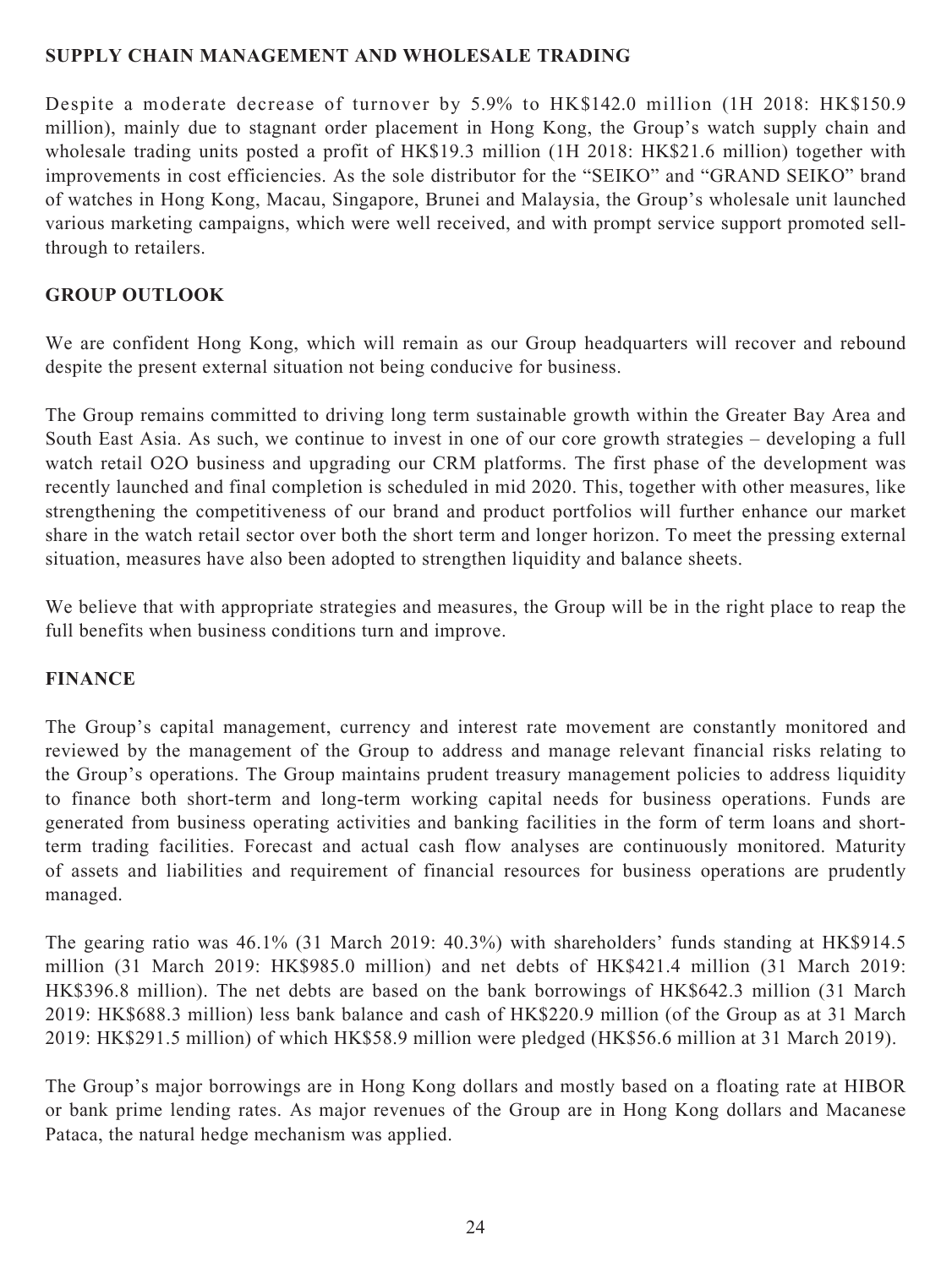As at 30 September 2019, the Group's total equity funds amounted to HK\$921.6 million. The Group's cash inflow from its operations amounted to HK\$79.6 million and coupled with its existing cash and unutilized banking facilities will fund its future needs. Upon adoption of HKFRS 16, the repayment of lease liabilities is included in financing activities and therefore the cash inflow from its operations increased. The unutilized banking facilities at 30 September 2019 were HK231.0 million.

As at 30 September 2019, Group current assets and current liabilities were approximately HK\$903.5 million (31 March 2019: HK\$1,033.8 million) and HK\$1,068.7 million (31 March 2019: HK\$958.6 million), respectively. The current ratio was approximately 0.85 (1.08 as at 31 March 2019). On the adoption of HKFRS 16, the Group recognized the commitments under operating leases for future periods as lease liabilities, whereas, under the previous accounting standard, no such liabilities were required. Therefore the net current assets is lower.

The Group does not use any financial instruments for hedging purposes.

The Group does not engage in speculative derivative trading.

As at 30 September 2019, the Group does not have any significant contingent liabilities except disclosed in Note 16 to the Condensed Interim Consolidated Financial Information.

The Group does not have plans for material investments or change of capital assets.

Since 30 September 2019, there have been no important events affecting the Group which have occurred, and, hence there are no details to disclose.

The interim results for the six months ended 30 September 2019 have been reviewed by the Audit Committee.

# **CAPITAL STRUCTURE OF THE GROUP**

There was no change in the capital structure of the Group during the period.

# **CHANGES IN THE COMPOSITION OF THE GROUP**

There was no change in the composition of the Group during the period.

# **NUMBER AND REMUNERATION OF EMPLOYEES, REMUNERATION POLICIES, BONUS AND TRAINING SCHEMES**

The Group's remuneration policies are reviewed on a regular basis and remuneration packages are in line with market practices in the relevant countries where the Group operates. As of 30 September 2019, the Group had 1,288 employees (at 30 September 2018: 1,663 employees).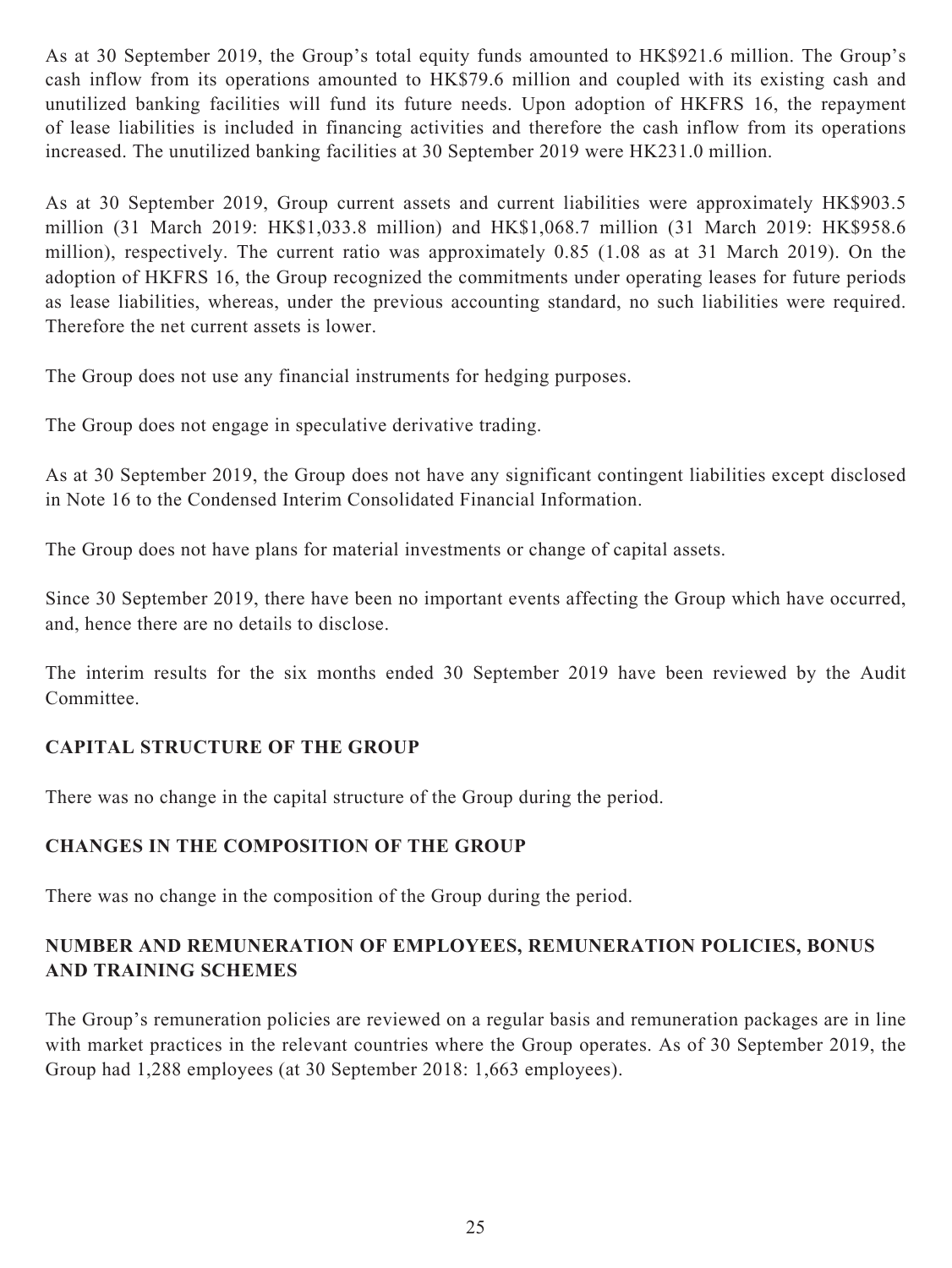# **DETAILS OF THE CHARGES ON GROUP ASSETS**

At at 30 September 2019, certain property, plant and equipment, investment properties and bank deposit amounting to HK\$712.8 million (31 March 2019: HK\$712.3 million) were pledged to secure banking facilities granted to the Group. Capital expenditures were under control and reduced to HK\$8.5 million (1H 2018: HK\$20.7 million)

As at 30 September 2019, the Company had given guarantees to various banks to secure general banking facilities granted to certain subsidiaries amounting to HK\$1,264 million.

# **PURCHASE, SALE OR REDEMPTION OF LISTED SECURITIES**

The Company has not redeemed any of its shares during the period. Neither the Company nor any of its subsidiaries has purchased or sold any of the Company's shares during the year.

## **CORPORATE GOVERNANCE**

During the six months ended 30 September 2019, the Company has complied with the code provisions of the Corporate Governance Code (the "Code Provisions") as set out in Appendix 14 of the Rules Governing the Listing of Securities on The Stock Exchange of Hong Kong Limited (the "Code"), except for the following deviations:

# **Code Provision A.2.1**

Under Code Provision A.2.1 of the Code, the roles of Chairman and chief executive officer ("CEO") should be separate and should not be performed by the same individual. Under the current organisation structure of the Group, Mr. Joseph C.C. Wong is both the Chairman and CEO of the Group. The Board believes that with Mr. Joseph C.C. Wong acting as both Chairman and CEO ensures consistent leadership and further enables better strategic planning for the Group. The Board also believes that the nonseparation of roles does not affect the balance of power and authority within the Board.

# **Code Provision A.4.2**

Under Code Provision A.4.2, every director, including those appointed for a specific term, should be subject to retirement by rotation at least once every three years. Not all directors of the Company retire strictly under Code Provision A.4.2. Bye-Law 110(A) stipulates that one-third of the directors of the Company who have been longest serving in office since their last election, except the Chairman or CEO, shall retire from office by rotation at each annual general meeting.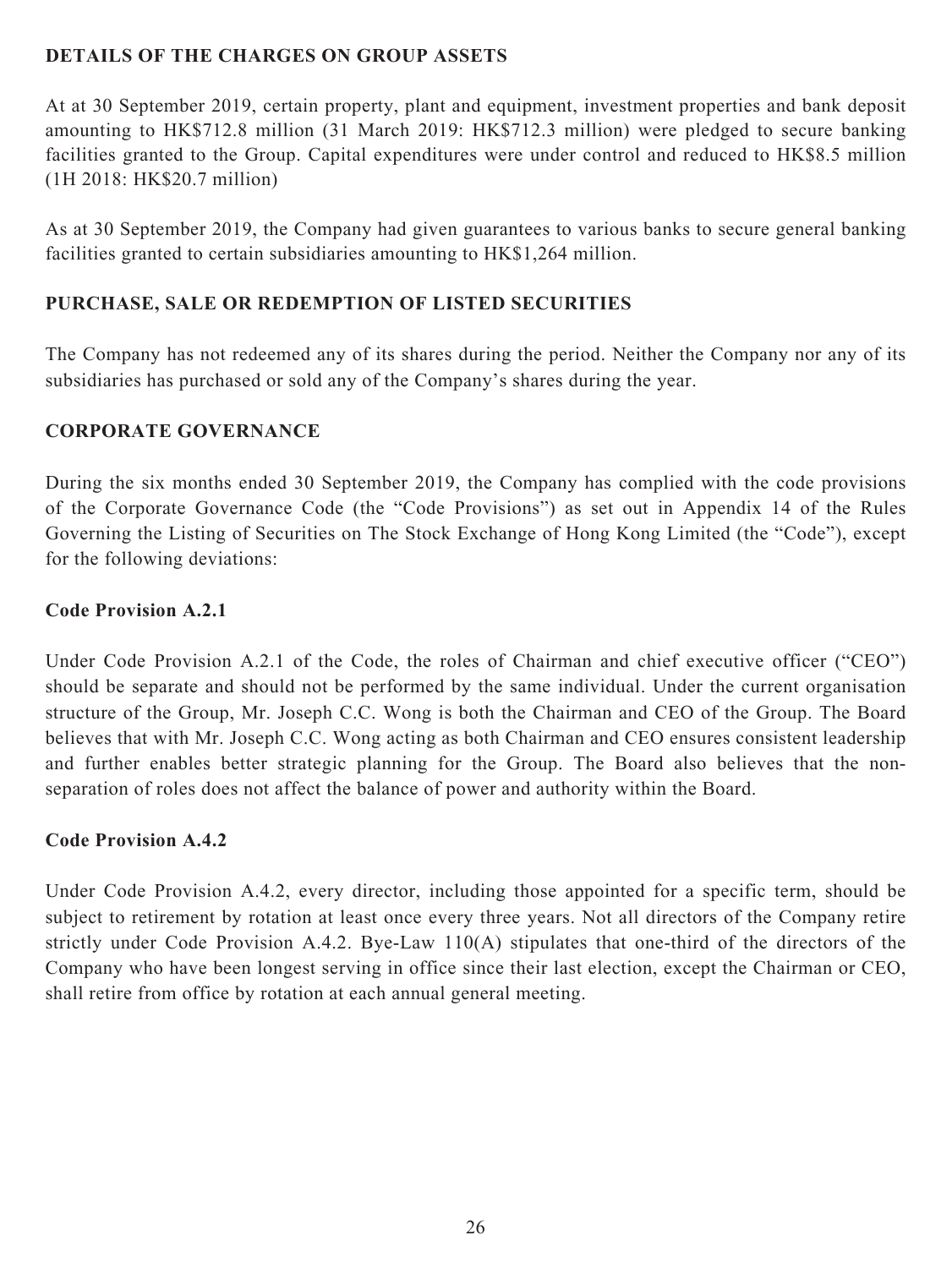## **Code Provision B.1.3**

This Code Provision deals with the terms of reference of a remuneration committee. The Company has adopted the terms of reference under Code Provision B.1.3 except that the terms of reference do not include reviewing and determining the remuneration packages of senior management. The Company believes that the remuneration packages of senior management should be the responsibility of the executive directors as they are in a better position to appraise the performance of senior management.

## **Audit Committee**

On 19 November 2019, the Audit Committee together with the management of the Company reviewed the effectiveness of the systems of internal control throughout the Group for the six months ended 30 September 2019 and discussed auditing and financial reporting matters including review of the Group's results for the six months ended 30 September 2019 before they were presented to the board of directors for approval.

## **Remuneration Committee**

On 13 November 2019, the Remuneration Committee by circular resolutions determined the annual salaries and the Executive Bonus Scheme for its executive directors for the financial year ending 31 March 2020.

## **Nomination Committee and Corporate Governance Committee**

There are no updates on the Nomination Committee and Corporate Governance Committee since the publication of the immediate preceding annual report of the Company.

## **Model Code for Securities Transactions by Directors of Listed Issuers**

The Company has adopted the Model Code for Securities Transactions by Directors of Listed Companies contained in Appendix 10 of the Listing Rules (the "Model Code") as the code of conduct regarding director's securities transactions.

The Company has also made specific enquiry of all its directors to ascertain whether they have complied with or whether there has been any non-compliance with the required standard set out in the Model Code.

All directors complied with the provisions of the Model Code during the six months ended 30 September 2019.